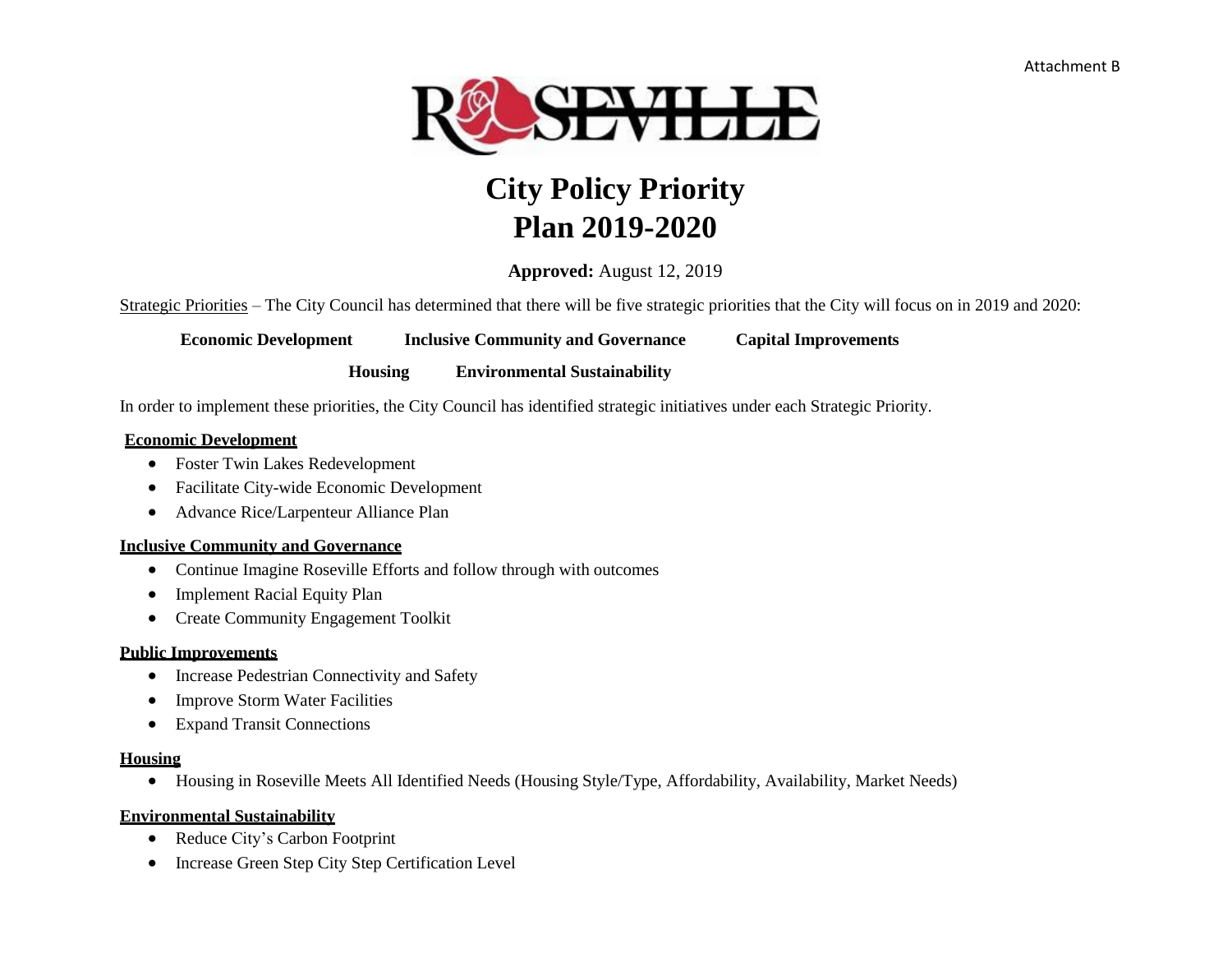| <b>Strategic Priority:</b> | Economic Development                   |
|----------------------------|----------------------------------------|
| Strategic Initiative:      | <b>Foster Twin Lakes Redevelopment</b> |
|                            |                                        |

Desired Outcomes: Achieve market value growth of at least \$20 million by the end of 2020

| <b>Goals/Focus Area</b>      | <b>Responsible Staff/Commission</b>                                                                          | <b>Timeline</b>                                                                                                                                                                                                                                                                                                                                                                                                       |
|------------------------------|--------------------------------------------------------------------------------------------------------------|-----------------------------------------------------------------------------------------------------------------------------------------------------------------------------------------------------------------------------------------------------------------------------------------------------------------------------------------------------------------------------------------------------------------------|
| Achieve market value         | <b>Staff Lead: Community Development</b>                                                                     | 1 <sup>st</sup> Quarter, 2019                                                                                                                                                                                                                                                                                                                                                                                         |
| growth in Twin Lakes         |                                                                                                              | Evaluate policies that are barriers to redevelopment in                                                                                                                                                                                                                                                                                                                                                               |
| through redevelopment,       | <b>Supporting Staff: City Manager,</b>                                                                       | <b>Twin Lakes</b>                                                                                                                                                                                                                                                                                                                                                                                                     |
| business attraction, and job | <b>Public Works Department</b>                                                                               | 2 <sup>nd</sup> Quarter, 2019                                                                                                                                                                                                                                                                                                                                                                                         |
| growth                       | <b>Commissions: EDA, Planning</b><br>Commission<br><b>Others:</b> Consultants, Twin Lakes<br>property owners | Track progress by regularly communicating with<br>stakeholders in Twin Lakes<br>3rd Quarter, 2019<br>Prepare updated content on Twin Lakes for Grow<br>Roseville website<br>Map market value growth and decline by parcel<br>4 <sup>th</sup> Quarter, 2019<br>Ensure at least 2 business visits to Twin Lakes businesses<br>are conducted<br>2020 and Beyond<br>Evaluate market value growth $\&$ adjust as necessary |

#### **Measure of Success:**

Achieve market value growth of at least \$20 million by the end of 2020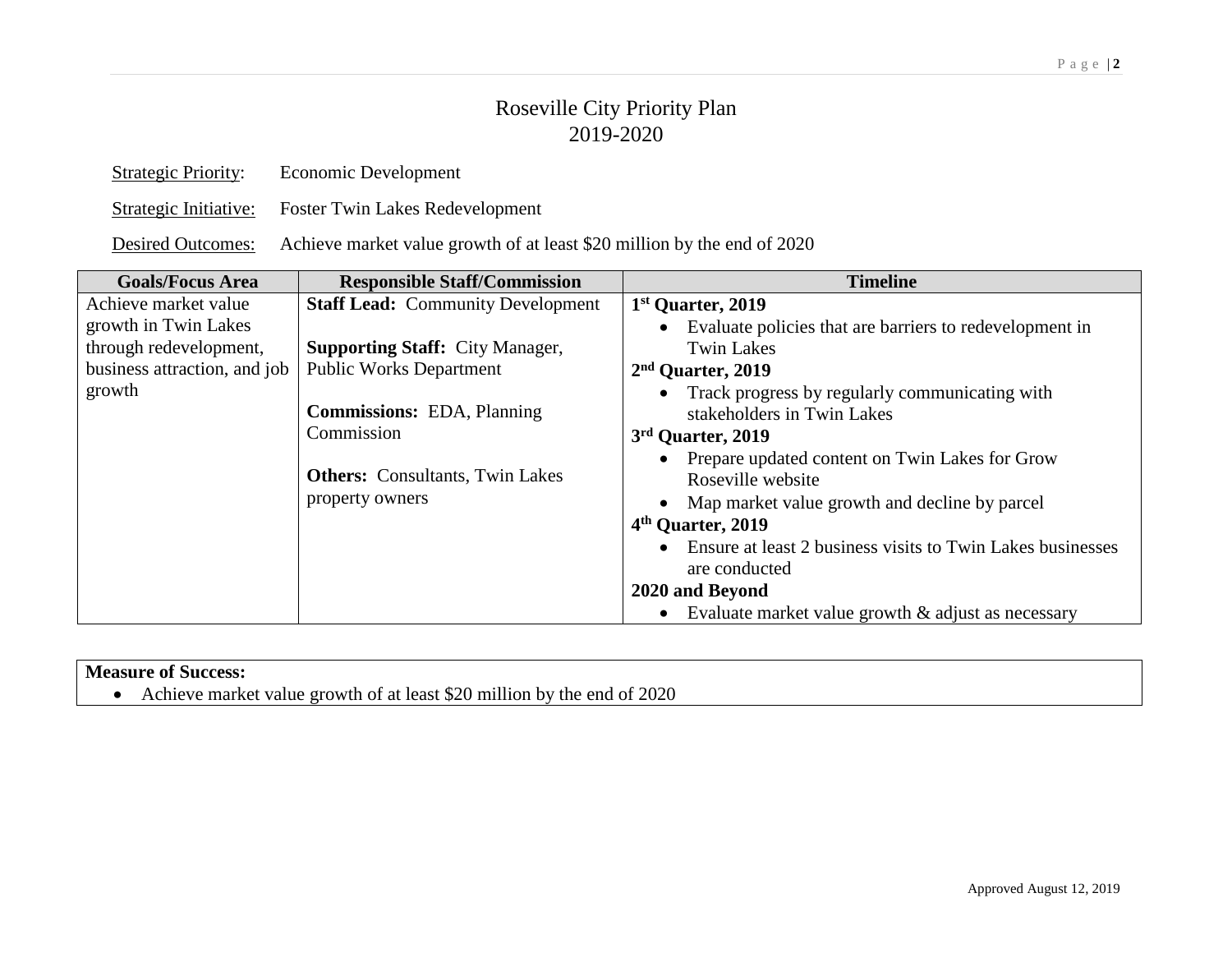| <b>Strategic Priority:</b> | Economic Development                                     |
|----------------------------|----------------------------------------------------------|
| Strategic Initiative:      | Facilitate City-Wide Economic Development                |
| <b>Desired Outcomes:</b>   | Retain & Expand Existing Business & Attract New Business |

| <b>Goals/Focus Area</b>   | <b>Responsible Staff/Commission</b>   | <b>Timeline</b>                                                                |
|---------------------------|---------------------------------------|--------------------------------------------------------------------------------|
| <b>Continue Business</b>  | <b>Staff Lead: Community</b>          | 1 <sup>st</sup> Quarter, 2019                                                  |
| Retention, Expansion $\&$ | Development                           | Conduct Roseville Business Council and education meetings<br>$\bullet$         |
| Attraction programming    |                                       | $2nd$ Quarter, 2019                                                            |
| for existing and new      | <b>Supporting Staff: City Manager</b> | Conduct Roseville Business Council and education meetings<br>$\bullet$         |
| businesses                |                                       | Collaborate with SPACC to schedule BRE&A visits<br>$\bullet$                   |
|                           | <b>Commissions: EDA</b>               | Conduct annually Job Fair in partnership with the school district<br>$\bullet$ |
|                           |                                       | 3rd Quarter, 2019                                                              |
|                           | <b>Others:</b> Consultants, Ramsey    | Conduct business Council and education meetings<br>$\bullet$                   |
|                           | County, Twin Cities North             | 4 <sup>th</sup> Quarter, 2019                                                  |
|                           | Chamber of Commerce & Saint           | Conduct Roseville Business Council and education meetings<br>$\bullet$         |
|                           | Paul Area Chamber of Commerce         | Launch Marketing efforts for Open to Business services<br>$\bullet$            |
|                           |                                       | Hold Roseville Business Exchange event<br>$\bullet$                            |
|                           |                                       | Conduct annual update to business list thru Resource USA                       |
|                           |                                       | 2020 and Beyond                                                                |
|                           |                                       | Conduct business Council and business education meetings<br>$\bullet$          |

- Increase attendance at Business Council and Education meetings by 10%
- Conduct at least two business visit a month
- Conduct two ambassador visits a year
- Using References USA, annually track the number of businesses and evaluate trends in business loss and gain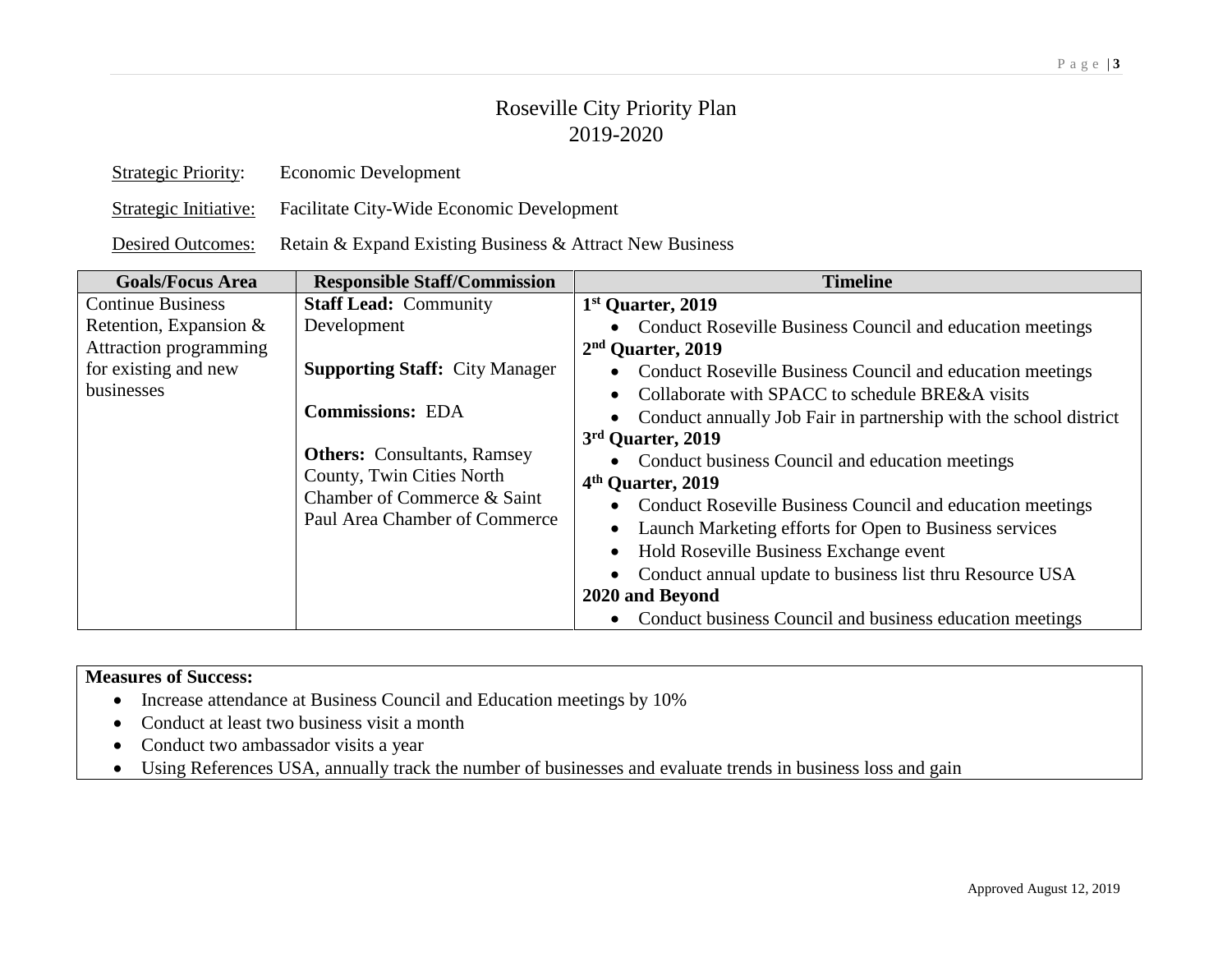| <b>Strategic Priority:</b> | Economic Development                                                                                                             |
|----------------------------|----------------------------------------------------------------------------------------------------------------------------------|
| Strategic Initiative:      | <b>Implement Rice/Larpenteur Alliance</b>                                                                                        |
| <b>Desired Outcomes:</b>   | Economic investment in SE Roseville<br>Improvement of Quality of Life in SE Roseville<br>Increased Public Safety in SE Roseville |
|                            | Increased connectivity/transportation options in SE Roseville                                                                    |

| <b>Goals/Focus Area</b>                       | <b>Responsible Staff/Commission</b>                                                                                                                                                                                                                                                                                                                                                                                   | <b>Timeline</b>                                                                                                                                                                                                                                                                                                                                                                                                                   |
|-----------------------------------------------|-----------------------------------------------------------------------------------------------------------------------------------------------------------------------------------------------------------------------------------------------------------------------------------------------------------------------------------------------------------------------------------------------------------------------|-----------------------------------------------------------------------------------------------------------------------------------------------------------------------------------------------------------------------------------------------------------------------------------------------------------------------------------------------------------------------------------------------------------------------------------|
| Implementation of<br>Rice/Larpenteur Alliance | <b>Staff Lead: Community Development</b><br>Department                                                                                                                                                                                                                                                                                                                                                                | 1st Quarter, 2019<br>Select consultant to perform Alliance efforts<br>Provide feedback at monthly Alliance meetings                                                                                                                                                                                                                                                                                                               |
|                                               | <b>Supporting Staff:</b> Fire Department, Parks and<br>Recreation Department, Police Department,<br>Public Works Department, City Manager.<br><b>Commissions:</b> Economic Development<br>Authority; Human Rights, Inclusion, and<br><b>Engagement Commission</b> ; Parks and<br>Recreation Commission; Public Works,<br>Environment, and Transportation Commission.<br><b>Others:</b> International Institute, Karen | 2 <sup>nd</sup> Quarter, 2019<br>Execute Professional Services Agreement with<br>SPACC & Cooperative Funding Agreements with<br>St. Paul, and Maplewood.<br>Alliance hires consultant to prepare a name and<br>logo for the area<br>3rd Quarter, 2019<br>Select and launch and name and logo<br>Hold a neighborhood event<br>Explore and report on safety coordination amongst<br>various public safety agencies serving the area |
|                                               | Organization of Minnesota, Bhutanese<br>Community Organization of Minnesota,<br>Association of Nepalis in Minnesota, existing<br>Neighborhood Organizations, Non-profit<br>agencies serving the area, Landlords, Roseville<br>School District, Ramsey County, Area<br>Businesses, and adjacent municipalities                                                                                                         | 4 <sup>th</sup> Quarter, 2019<br>Implement place-making initiatives<br>2020 and Beyond<br>Implement place-making initiatives<br>Participate in permanent Alliance                                                                                                                                                                                                                                                                 |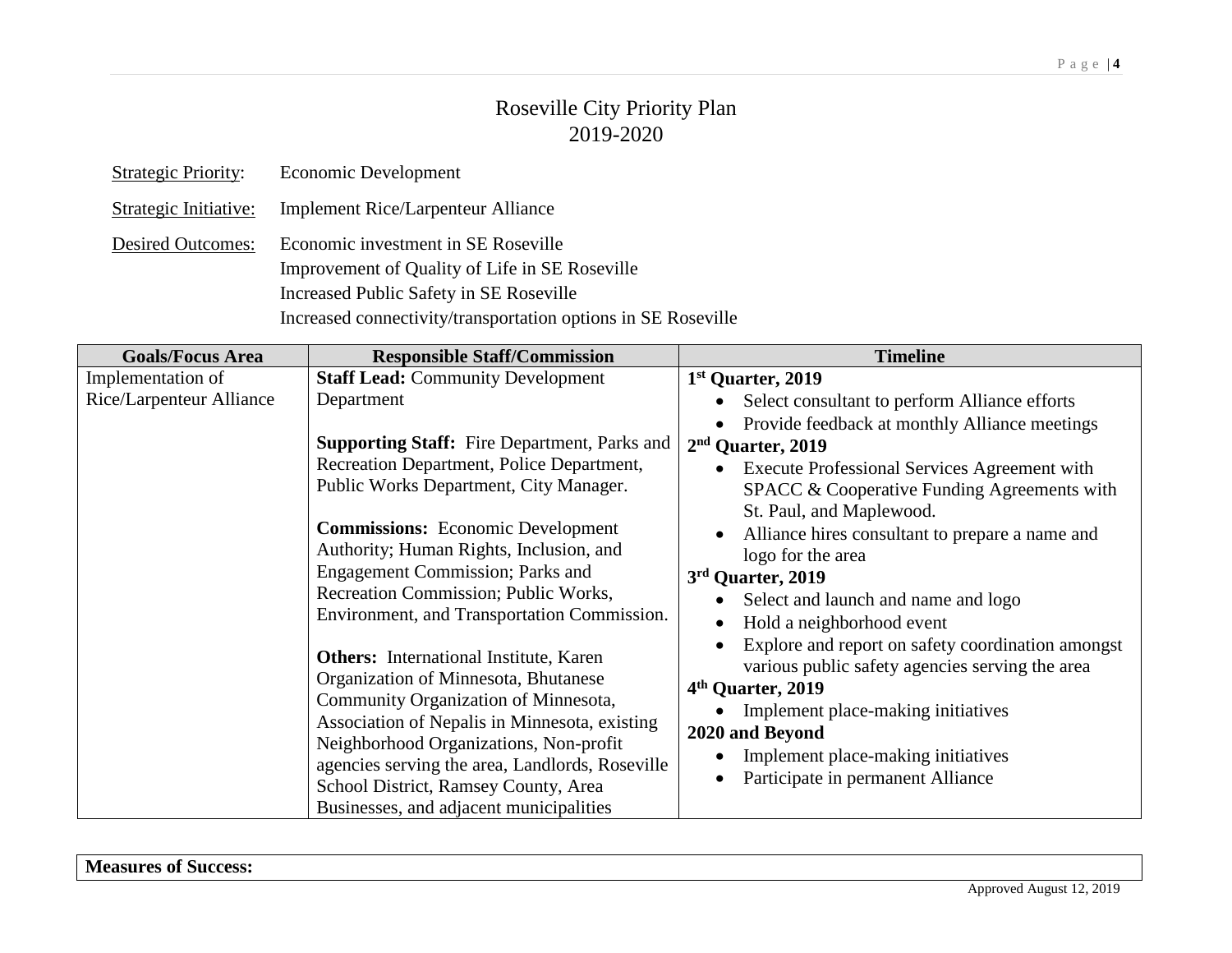- Hold at least one neighborhood event per year
- Make at least 10 Roseville business owner and commercial property owner contacts as part of Rice/Larpenteur Alliance per year
- Implement at least one place-making initiative per year
- Track amount of dollar investment of new infrastructure investment in area
- Receive annual report on Unity Park activities
- Track crime trends in the Rice/Larpenteur area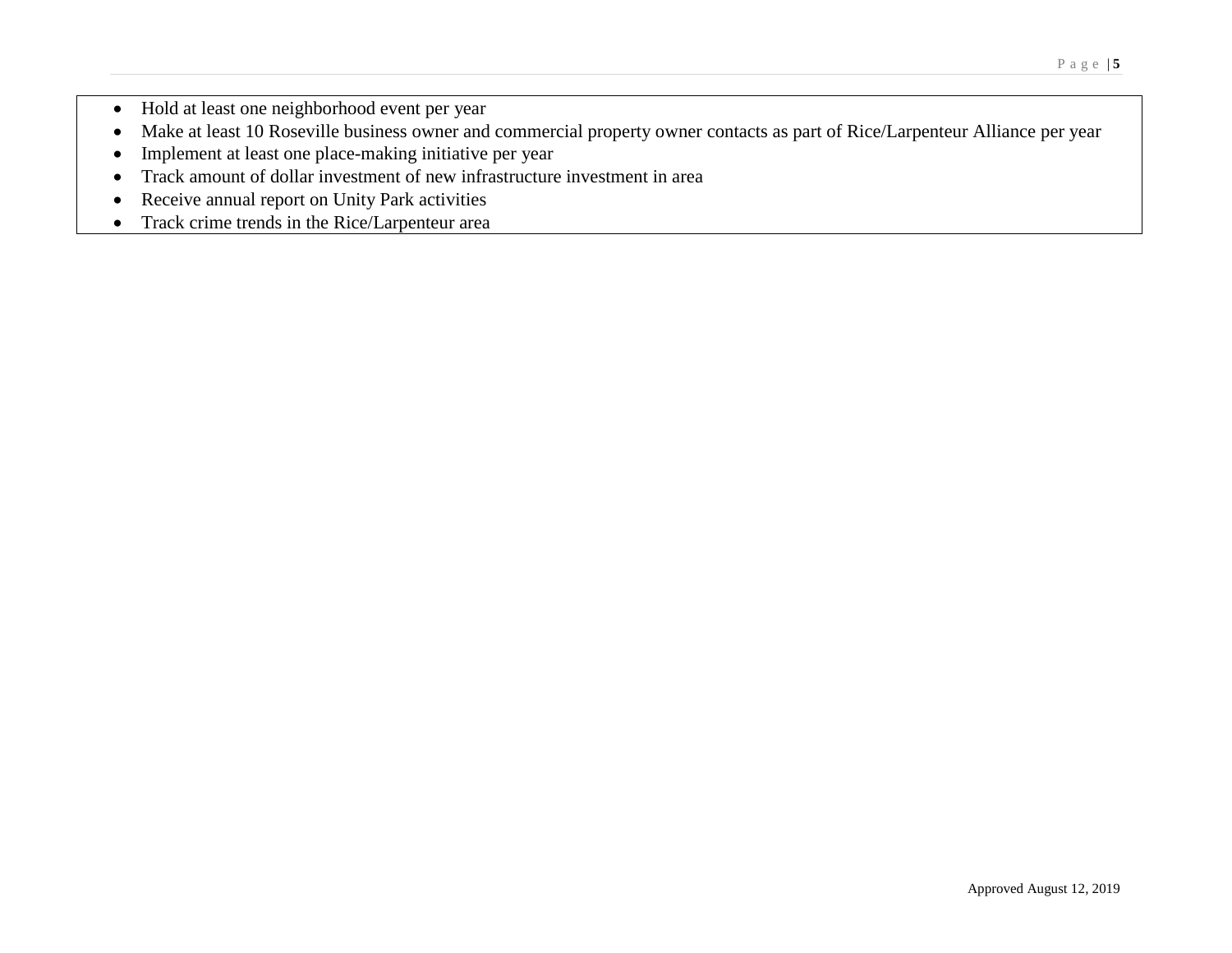### 2019-2020

Strategic Priority: Inclusive Community and Governance

Strategic Initiative: Continue Imagine Roseville Efforts and follow through with outcomes

Desired Outcomes: Provide opportunity for community members to have conversations that make connections and foster positive relationships

| <b>Goals/Focus Area</b>         | <b>Responsible Staff/Commission</b>                                             | <b>Timeline</b>                                                                                                                              |
|---------------------------------|---------------------------------------------------------------------------------|----------------------------------------------------------------------------------------------------------------------------------------------|
| Outline the future goal/purpose | <b>Staff Lead: City Manager</b>                                                 | 1 <sup>st</sup> Quarter, 2019                                                                                                                |
| and desired outcomes of         |                                                                                 | 2 <sup>nd</sup> Quarter, 2019                                                                                                                |
| Imagine Roseville efforts.      | <b>Supporting Staff:</b> Assistant City Manager,<br><b>Communications staff</b> | • Council discussion scheduled for May 6, 2019<br>to discuss goals, purpose, desired outcomes and<br>direction of Imagine Roseville efforts. |
|                                 | <b>Commissions:</b> Human Rights, Inclusion and                                 | 3rd Quarter, 2019                                                                                                                            |
|                                 | Engagement                                                                      | • Convene Imagine Roseville working group to                                                                                                 |
|                                 |                                                                                 | discuss next steps and measures of success                                                                                                   |
|                                 | <b>Others:</b>                                                                  | 4 <sup>th</sup> Quarter, 2019                                                                                                                |
|                                 |                                                                                 | • Report from Imagine Roseville working group<br>to City Council on next steps and measures of<br>success                                    |
|                                 |                                                                                 | 2020 and Beyond                                                                                                                              |
|                                 |                                                                                 |                                                                                                                                              |

| mm.<br>`µ<br><b>IOOOOO</b><br>л1<br>n<br>TATA<br><b>DULLESS</b><br>, , , ,<br>эш<br>பய<br>ָטע |  |
|-----------------------------------------------------------------------------------------------|--|
|                                                                                               |  |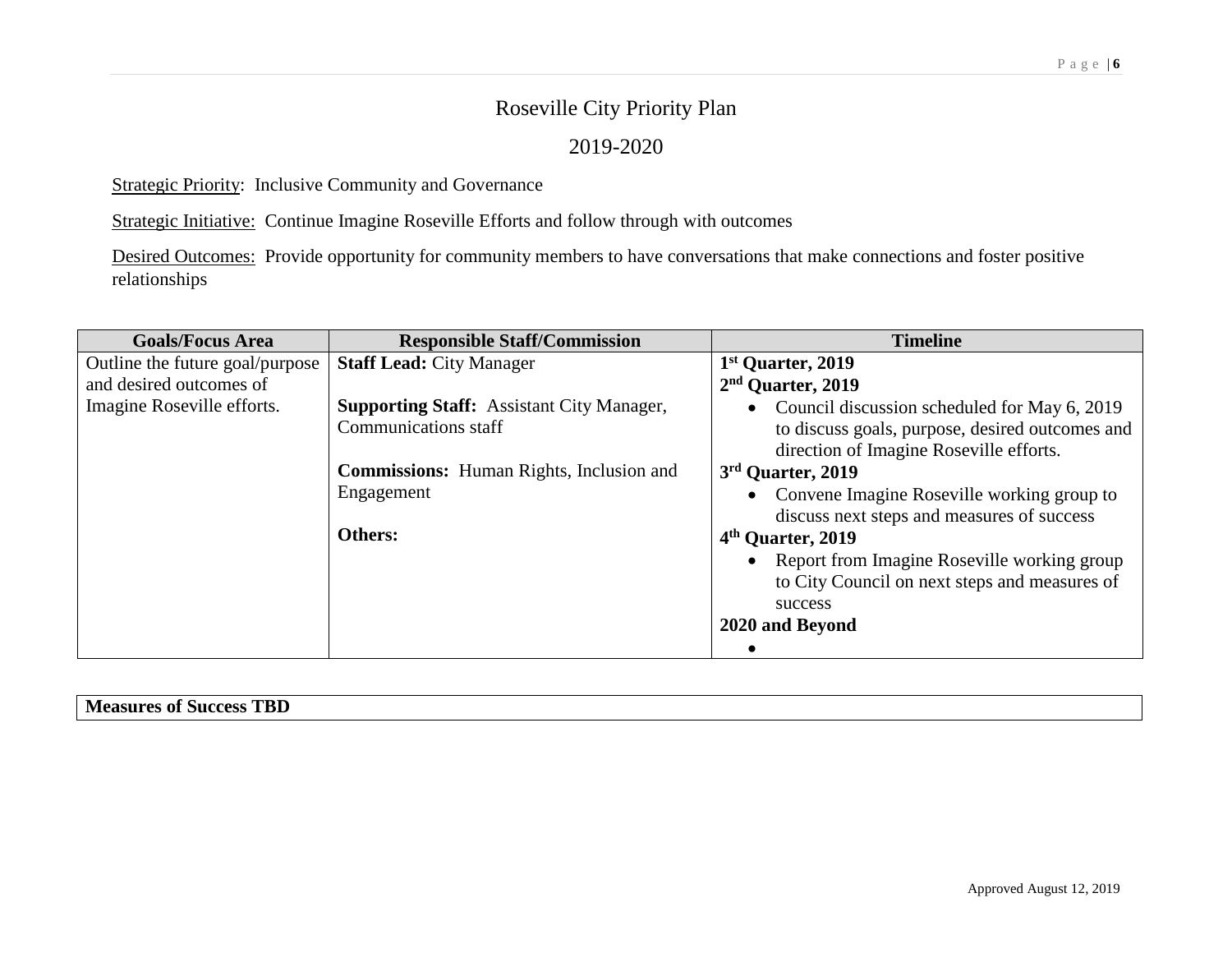Strategic Priority: Inclusive Community and Governance

Strategic Initiative: Implement Racial Equity Plan

Desired Outcomes: Integrate racial equity into policies, procedures and processes in order to drive institutional and structural change within the organization.

| <b>Goals/Focus Area</b>                                          | <b>Responsible Staff/Commission</b>              | <b>Timeline</b>                                                        |
|------------------------------------------------------------------|--------------------------------------------------|------------------------------------------------------------------------|
| Roseville's applicant pool and<br>workforce is representative of | <b>Staff Lead: City Manager</b>                  | 1st Quarter, 2019                                                      |
| the overall percentage of                                        | <b>Supporting Staff: Assistant City Manager,</b> | Provide Update to City Council on staff's<br><b>GARE</b> participation |
| people of color living in                                        | Human Resources staff                            | 2 <sup>nd</sup> Quarter, 2019                                          |
| Roseville.                                                       |                                                  | Gather demographic data of current workforce,                          |
|                                                                  | <b>Commissions:</b> Internal                     | and applicant data for open positions over the                         |
|                                                                  |                                                  | past year. Review data for trends.                                     |
|                                                                  | <b>Others:</b> All hiring departments            | 3rd Quarter, 2019                                                      |
|                                                                  |                                                  | Begin reviewing current job postings and job                           |
|                                                                  |                                                  | descriptions for inclusive language.                                   |
|                                                                  |                                                  | Continue to develop recruitment strategies that                        |
|                                                                  |                                                  | expand the pool of applicants.                                         |
|                                                                  |                                                  | 4 <sup>th</sup> Quarter, 2019                                          |
|                                                                  |                                                  | Review screening questions, interview<br>$\bullet$                     |
|                                                                  |                                                  | processes and start developing implicit bias                           |
|                                                                  |                                                  | training for key employees on interview panels.                        |
|                                                                  |                                                  | 2020 and Beyond                                                        |
|                                                                  |                                                  | Develop a 5-10 year recruiting plan to build up<br>$\bullet$           |
|                                                                  |                                                  | a reliable, wide base of contacts that can assist                      |
|                                                                  |                                                  | with recruitment of diverse candidate pools.                           |
|                                                                  |                                                  | Develop diverse pipeline of future employees                           |
|                                                                  |                                                  | through connections at high schools, colleges,                         |
|                                                                  |                                                  | trade schools, and other non-traditional                               |
|                                                                  |                                                  | avenues.                                                               |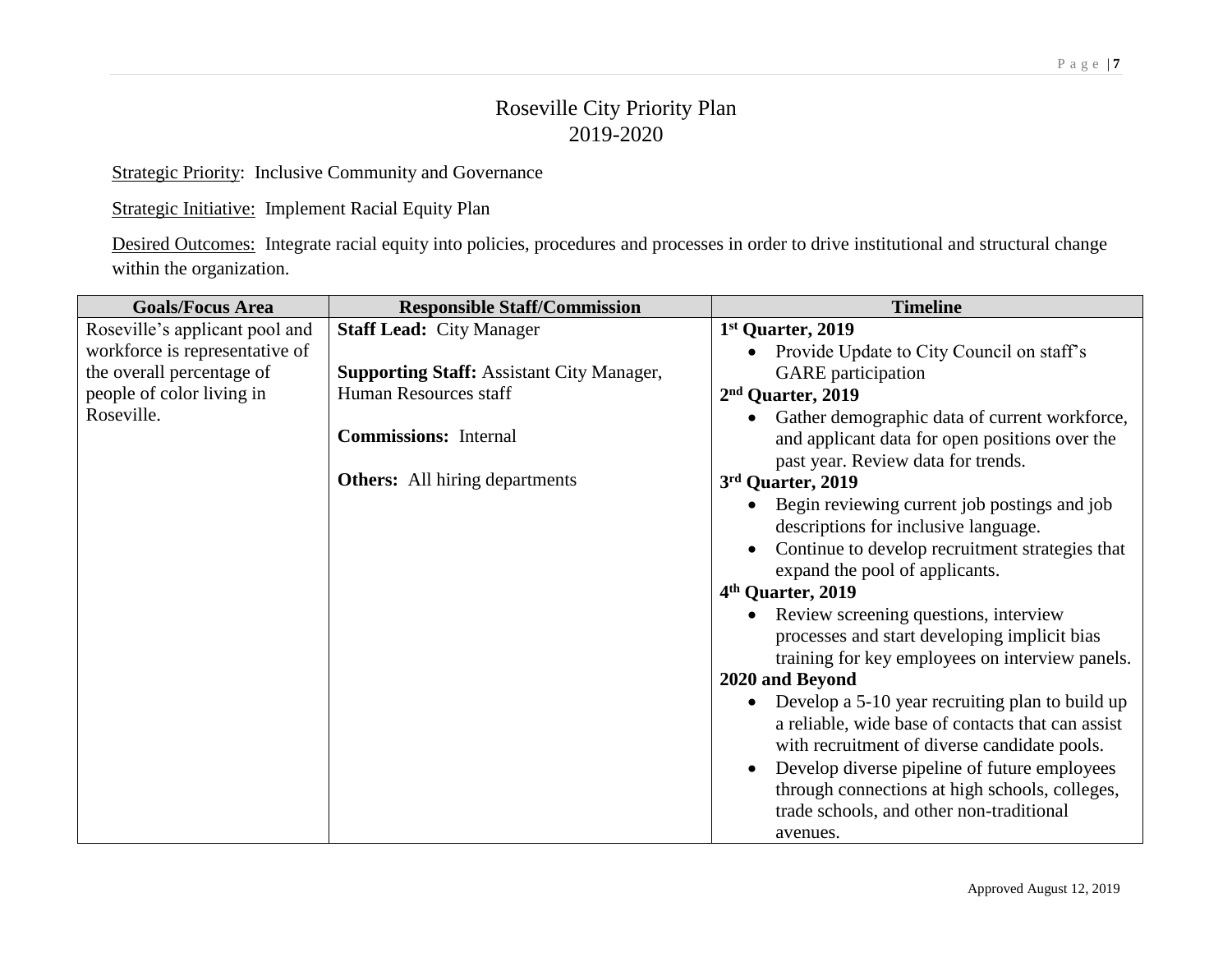|                                 |                                                 | Look for ways to develop non-traditional               |
|---------------------------------|-------------------------------------------------|--------------------------------------------------------|
|                                 |                                                 | applicants (i.e. internships, mentoring,               |
|                                 |                                                 | apprenticeships, etc.) that will get applicants        |
|                                 |                                                 | "in the door" and keep them.                           |
| Racial equity is established as | <b>Staff Lead: City Manager, Assistant City</b> | 1st Quarter, 2019                                      |
| an on-going, sustainable and    | Manager                                         | • Provide Update to City Council on staff's            |
| integrated priority of the city |                                                 | <b>GARE</b> participation                              |
| organization, elected and       | <b>Supporting Staff: GARE team, Department</b>  | 2 <sup>nd</sup> Quarter, 2019                          |
| appointed leaders.              | Heads                                           | The Strategic Racial Equity Action plan is             |
|                                 |                                                 | updated with specific actions, timelines and           |
|                                 | <b>Commissions:</b> Human Rights, Inclusion and | performance measures for the 2019-2020                 |
|                                 | <b>Engagement Commission</b>                    | priority items                                         |
|                                 |                                                 | 3rd Quarter, 2019                                      |
|                                 | <b>Others:</b> City Council                     | Baseline racial equity knowledge training              |
|                                 |                                                 | curriculum is developed for all staff.                 |
|                                 |                                                 | • Sessions are offered during $3rd$ and $4th$ quarter  |
|                                 |                                                 | 4 <sup>th</sup> Quarter, 2019                          |
|                                 |                                                 | Baseline racial equity knowledge training<br>$\bullet$ |
|                                 |                                                 | sessions are offered.                                  |
|                                 |                                                 | 2020 and Beyond                                        |
|                                 |                                                 | • All staff and new hires receive baseline racial      |
|                                 |                                                 | equity knowledge training.                             |
|                                 |                                                 | Advanced training on understanding and use of          |
|                                 |                                                 | racial equity toolkit is developed and offered to      |
|                                 |                                                 | key staff members.                                     |
|                                 |                                                 | Racial equity toolkit is utilized in development       |
|                                 |                                                 | and review of city policies, procedures, budget        |
|                                 |                                                 | requests and engagement activities.                    |
|                                 |                                                 |                                                        |
|                                 |                                                 |                                                        |
|                                 |                                                 |                                                        |
|                                 |                                                 |                                                        |
|                                 |                                                 |                                                        |
|                                 |                                                 |                                                        |
|                                 |                                                 |                                                        |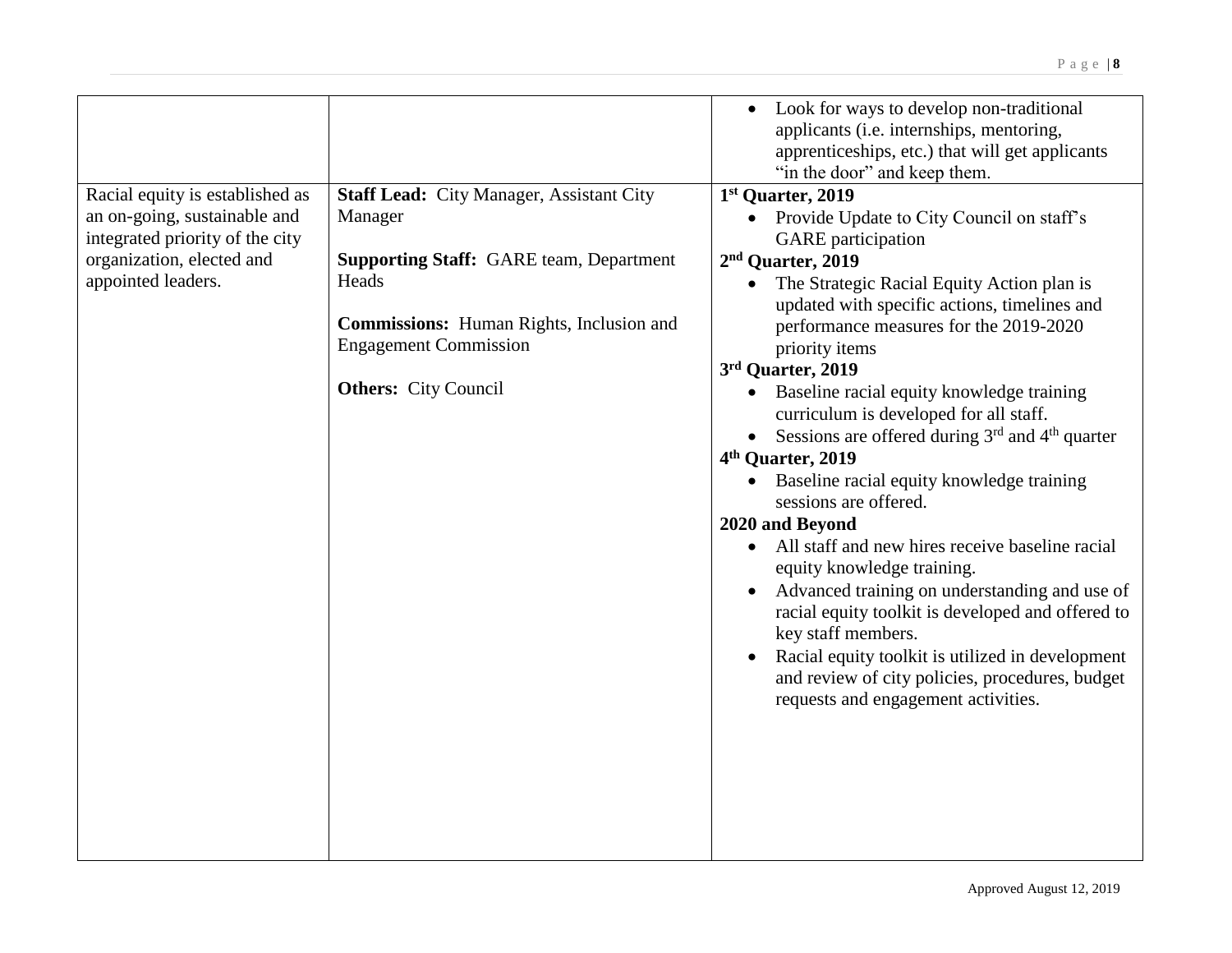| <b>Goals/Focus Area</b>                                         | <b>Responsible Staff/Commission</b>                           | <b>Timeline</b>                                                                                                                                              |
|-----------------------------------------------------------------|---------------------------------------------------------------|--------------------------------------------------------------------------------------------------------------------------------------------------------------|
| Relationships between the city<br>and leaders in communities of | <b>Staff Lead: City Manager</b>                               | 1st Quarter, 2019<br>Provide Update to City Council on staff's                                                                                               |
| color are developed, and                                        | <b>Supporting Staff: Assistant City Manager,</b>              | <b>GARE</b> participation                                                                                                                                    |
| maintained.                                                     | GARE team, Communications staff, Police                       | HRIEC discusses best practices for city                                                                                                                      |
|                                                                 | Department staff, Parks & Recreation staff.                   | engagement and outreach                                                                                                                                      |
|                                                                 |                                                               | 2 <sup>nd</sup> Quarter, 2019                                                                                                                                |
|                                                                 | <b>Commissions:</b> Human Rights, Inclusion and<br>Engagement | Discussion between HRIEC and Council on<br>role of HRIEC in developing relationships and<br>connections in communities of color (scheduled                   |
|                                                                 | <b>Others:</b> City Council, Department Heads                 | for June 3, 2019)                                                                                                                                            |
|                                                                 |                                                               | Communications staff begins discussions on<br>how to further develop relationships in under-<br>reached communities through micro-<br>communication efforts. |
|                                                                 |                                                               | 3rd Quarter, 2019                                                                                                                                            |
|                                                                 |                                                               | Strategic communications plan, along with<br>engagement and outreach best practices are<br>developed.                                                        |
|                                                                 |                                                               | 4 <sup>th</sup> Quarter, 2019                                                                                                                                |
|                                                                 |                                                               | On-going efforts to communicate with,<br>develop, and maintain relationships outside the<br>boundaries of City Hall are continued.                           |
|                                                                 |                                                               | 2020 and Beyond                                                                                                                                              |
|                                                                 |                                                               | Training for key staff members in best practices<br>for engagement and outreach                                                                              |

- Track number of job descriptions reviewed and/or revised using a racial equity lens number of applicants of color for jobs,
- Track number of applicants of color interviewed
- Track number of applicants of color hired
- Track number of staff trained on the baseline knowledge concept of the GARE principles
- Track number of connections made within communities of color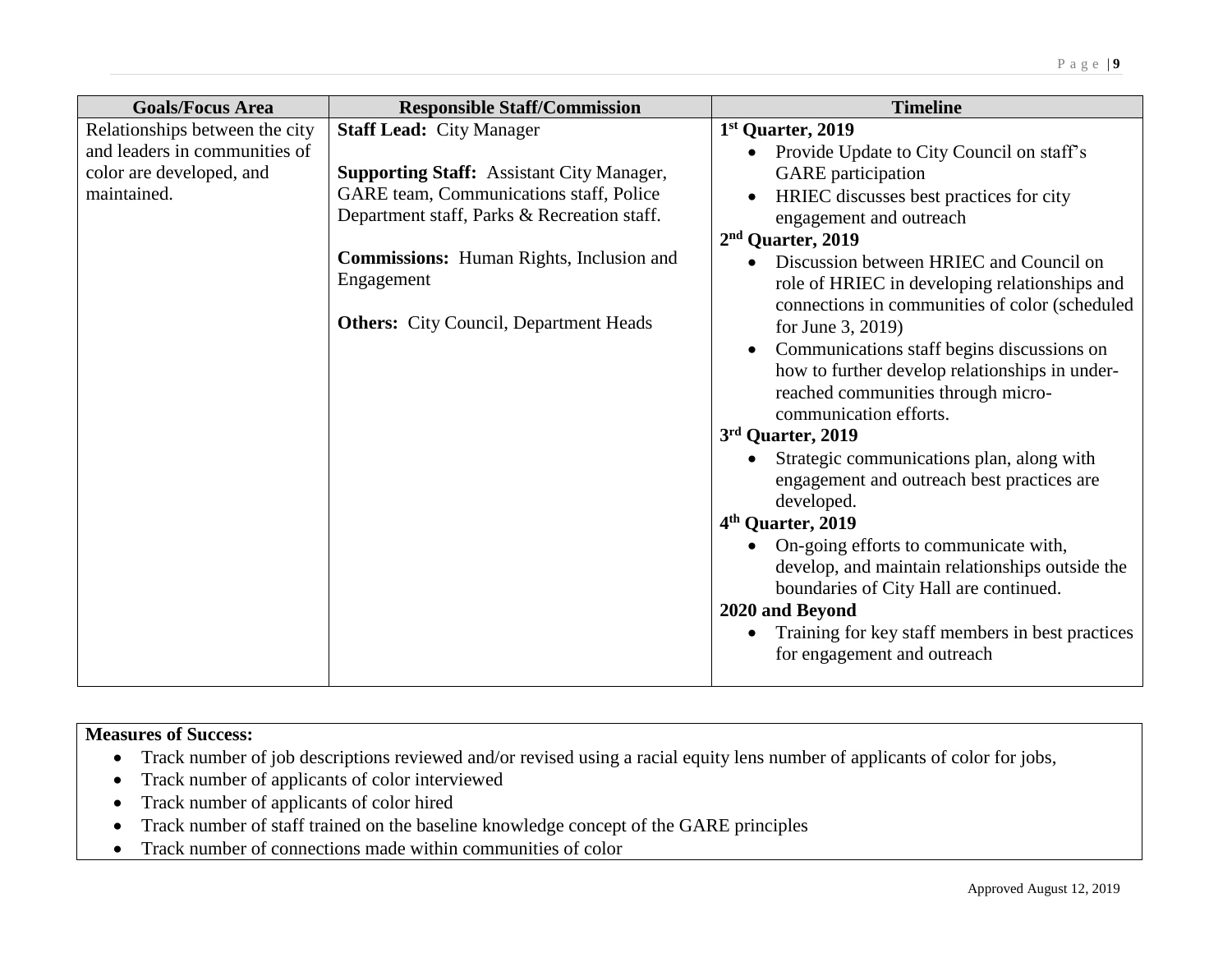- Track number of persons of color volunteering with City
- Track number of applicants of color applying for and being appointed to City Commissions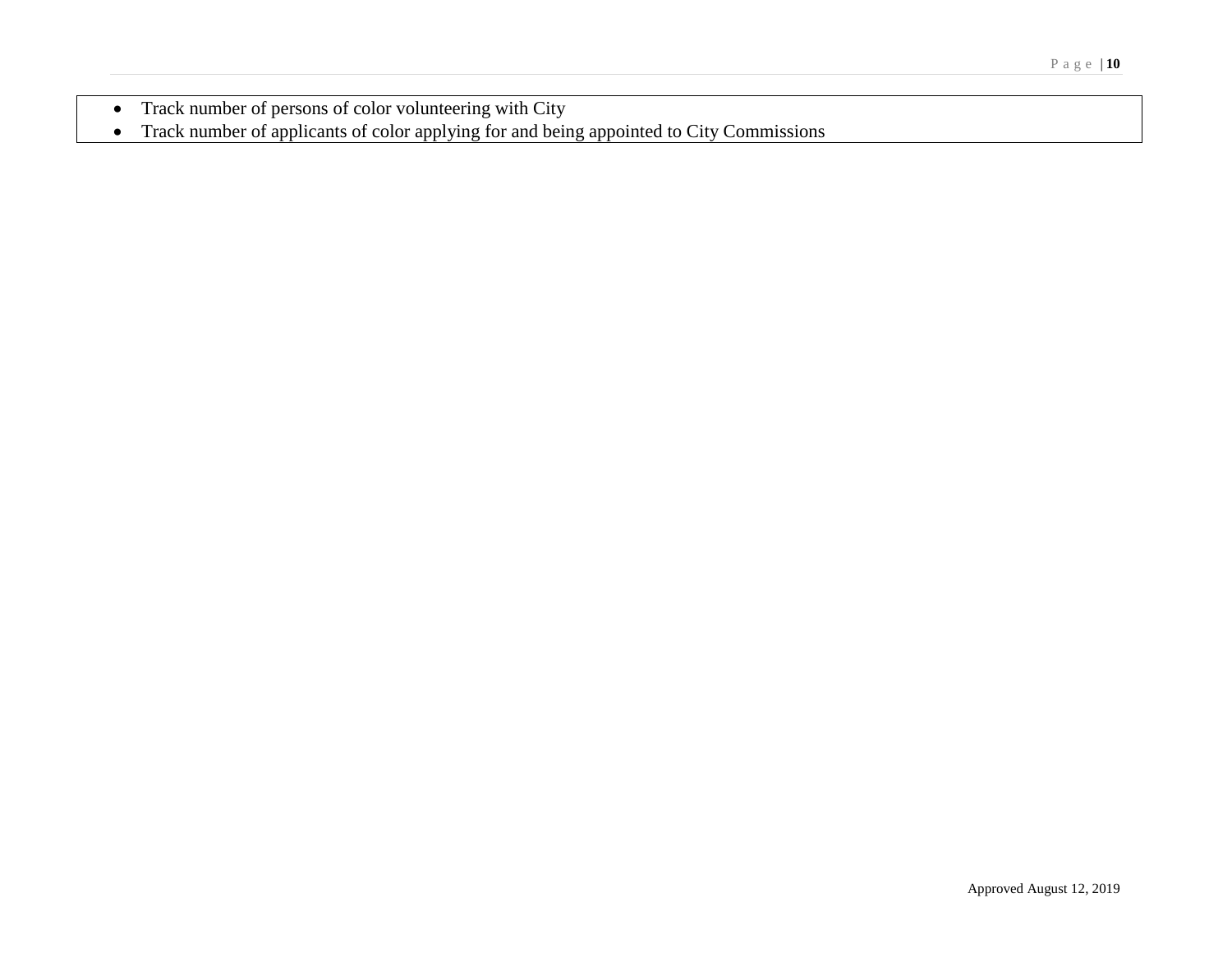Strategic Priority: Inclusive Community and Governance

Strategic Initiative: Create Community Engagement Toolkit

Desired Outcomes: Best practices are used for city engagement and outreach efforts in order for all segments of the population to be heard.

| <b>Goals/Focus Area</b>         | <b>Responsible Staff/Commission</b>                | <b>Timeline</b>                                          |
|---------------------------------|----------------------------------------------------|----------------------------------------------------------|
| A toolkit of best practices for | <b>Staff Lead: Assistant City Manager</b>          | 1 <sup>st</sup> Quarter, 2019                            |
| engagement and outreach is      |                                                    | HRIEC and staff work to compile information<br>$\bullet$ |
| developed and staff is trained  | <b>Supporting Staff: City Manager,</b>             | and data relating to best practices for                  |
| on how to use it.               | Communications staff, Department Heads             | engagement and outreach.                                 |
|                                 |                                                    | $2nd$ Quarter, 2019                                      |
|                                 | <b>Commissions:</b> All City Commissions           | HRIEC presents information to City Council on            |
|                                 |                                                    | best practices recommendations.                          |
|                                 | <b>Others:</b> Community partners, school cultural | 3rd Quarter, 2019                                        |
|                                 | liaisons, community leaders                        | Staff and HRIEC work to refine specifics                 |
|                                 |                                                    | reflected in best practices                              |
|                                 |                                                    | document/recommendation.                                 |
|                                 |                                                    | 4 <sup>th</sup> Quarter, 2019                            |
|                                 |                                                    | Staff begins to receive training on how to use           |
|                                 |                                                    | best practices when developing and designing             |
|                                 |                                                    | engagement and outreach efforts. Information             |
|                                 |                                                    | is integrated into council reports reflecting the        |
|                                 |                                                    | method of engagement used as well as the                 |
|                                 |                                                    | outcomes.                                                |
|                                 |                                                    | 2020 and Beyond                                          |
|                                 |                                                    | Ongoing education of all Commissions of best             |
|                                 |                                                    | practices for community engagement                       |
|                                 |                                                    |                                                          |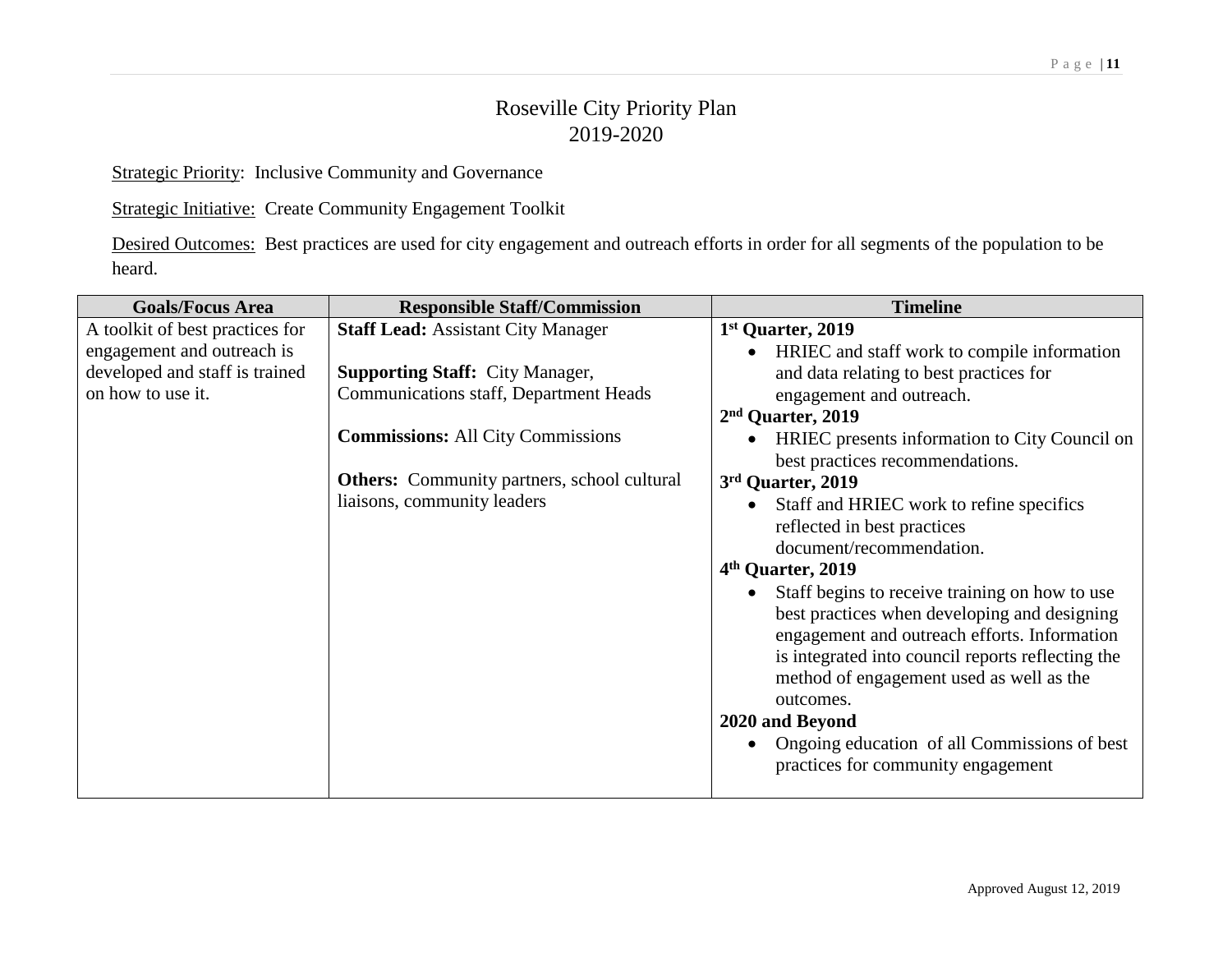| Develop micro-level<br>communication efforts and                           | <b>Staff Lead: City Manager</b>                                                 | 1 <sup>st</sup> Quarter, 2019<br>2 <sup>nd</sup> Quarter, 2019                                                                                                                                 |
|----------------------------------------------------------------------------|---------------------------------------------------------------------------------|------------------------------------------------------------------------------------------------------------------------------------------------------------------------------------------------|
| channels in order to fill the gap<br>in our mass communication<br>efforts. | <b>Supporting Staff:</b> Assistant City Manager,<br><b>Communications staff</b> | Conduct a communication audit to identify<br>$\bullet$<br>areas of the community we may not be<br>reaching with mass communication efforts.                                                    |
|                                                                            | <b>Commissions:</b> Human Rights, Inclusion and                                 | 3rd Quarter, 2019                                                                                                                                                                              |
|                                                                            | Engagement                                                                      | Conduct a SWOT analysis of communication<br>efforts.                                                                                                                                           |
|                                                                            | Others:                                                                         | Begin to identify specific strategies to develop<br>$\bullet$<br>micro-level communication between the city<br>and under-reached communities.                                                  |
|                                                                            |                                                                                 | 4 <sup>th</sup> Quarter, 2019                                                                                                                                                                  |
|                                                                            |                                                                                 | Continue to identify communication strategies<br>$\bullet$<br>in under-reached communities.                                                                                                    |
|                                                                            |                                                                                 | 2020 and Beyond                                                                                                                                                                                |
|                                                                            |                                                                                 | Work with leaders in under-reached<br>$\bullet$<br>communities to refine communication<br>strategies and identify areas where the city<br>should be communicating more and on which<br>issues. |

- Number of staff trained in engagement/outreach best practices
- Number of times the best practices model has been used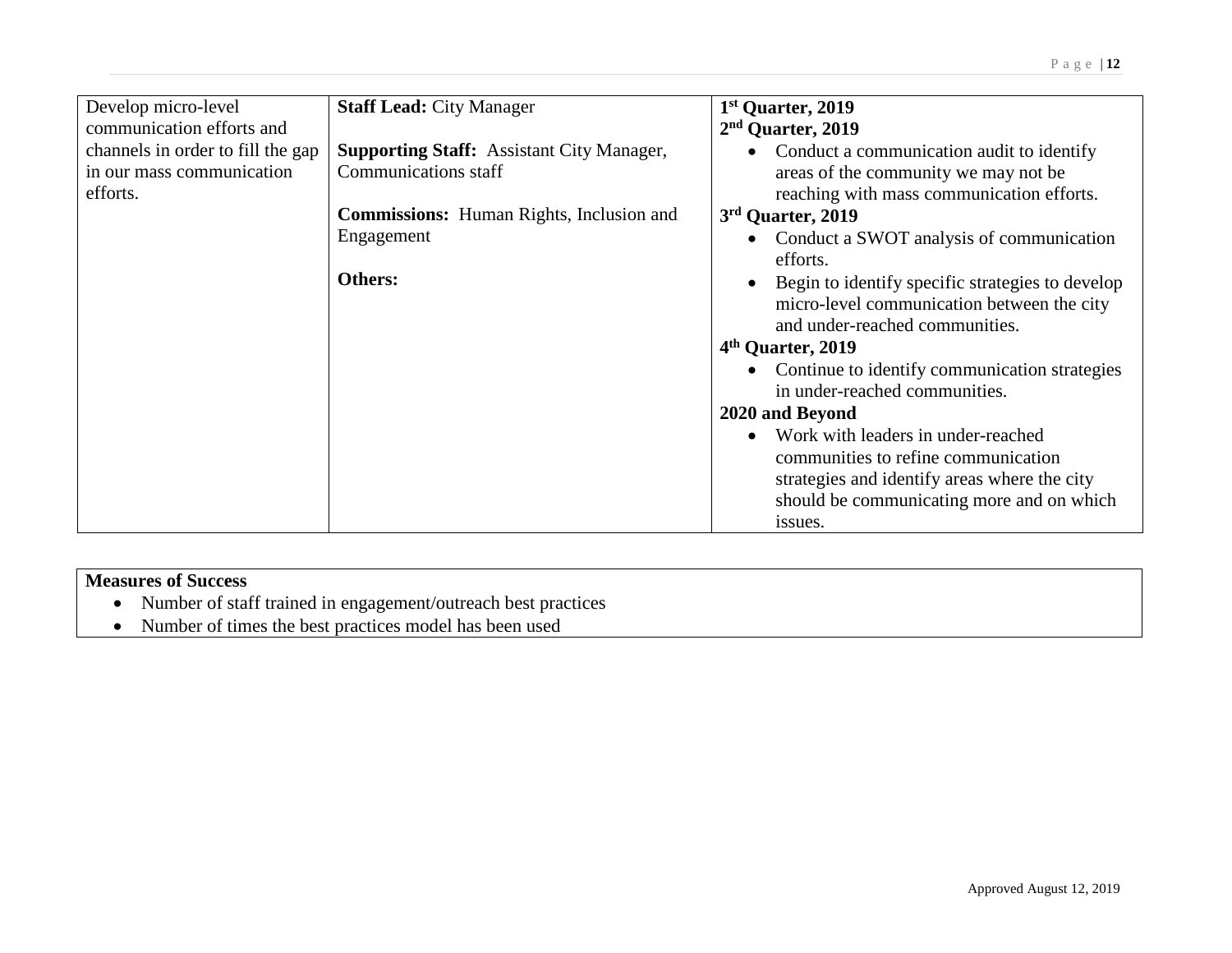Strategic Priority: Housing Strategic Initiative: Housing in Roseville Meets All Identified Needs (Housing Style/Type, Affordability, Availability, Market Needs)

Desired Outcomes: Increase the # of New Housing Units

| <b>Responsible Staff/Commission</b>                                                                                                                  | <b>Timeline</b>                                                                                                                                                                                                                                                                                                                                                                                                                                                                                                                                                                                                 |
|------------------------------------------------------------------------------------------------------------------------------------------------------|-----------------------------------------------------------------------------------------------------------------------------------------------------------------------------------------------------------------------------------------------------------------------------------------------------------------------------------------------------------------------------------------------------------------------------------------------------------------------------------------------------------------------------------------------------------------------------------------------------------------|
| <b>Staff Lead: Community Development</b><br><b>Supporting Staff: City Manager,</b><br><b>Public Works Department</b><br><b>Commissions: Planning</b> | 1 <sup>st</sup> Quarter, 2019<br>Make Housing Needs Assessment available on the City's<br>website<br>2 <sup>nd</sup> Quarter, 2019<br>Invite residential land broker to EDA meeting to provide<br>a market update and conduct $Q & A$                                                                                                                                                                                                                                                                                                                                                                           |
| <b>Others:</b> Consultants, brokers,<br>developers, property owners                                                                                  | 3rd Quarter, 2019<br>Reconcile Housing goals in Comp Plan w/Housing Needs<br>Assessment and develop top 3-5 priorities for EDA<br>consideration<br>Map housing priority sites in terms of $3-5$ priorities –<br>present to EDA for feedback & consensus<br>4 <sup>th</sup> Quarter, 2019<br>Arrange & conduct an event for real estate professionals<br>& developers focusing on promoting residential<br>development in Roseville<br>2020 and Beyond<br>Monitor and update map of housing priority sites<br><b>Update Housing Needs Assessment</b><br>Annually track housing units added $&$ type via building |
|                                                                                                                                                      | Commission, EDA                                                                                                                                                                                                                                                                                                                                                                                                                                                                                                                                                                                                 |

- EDA consensus on top 3-5 housing priorities
- Progress is made towards adding the prioritized housing unit types
- Promote Roseville housing opportunities to at least 3 developers a year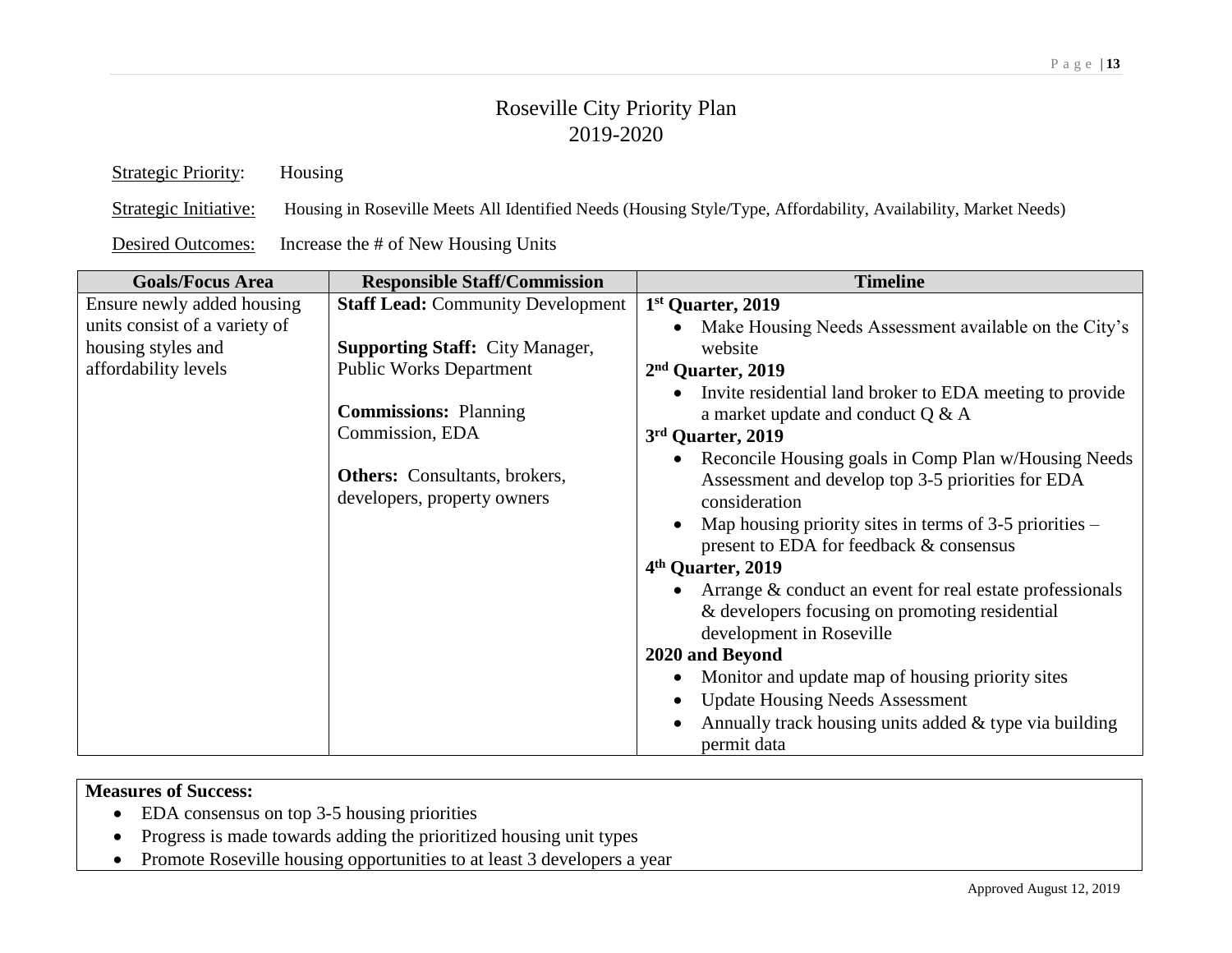Update Housing Needs Assessment every other year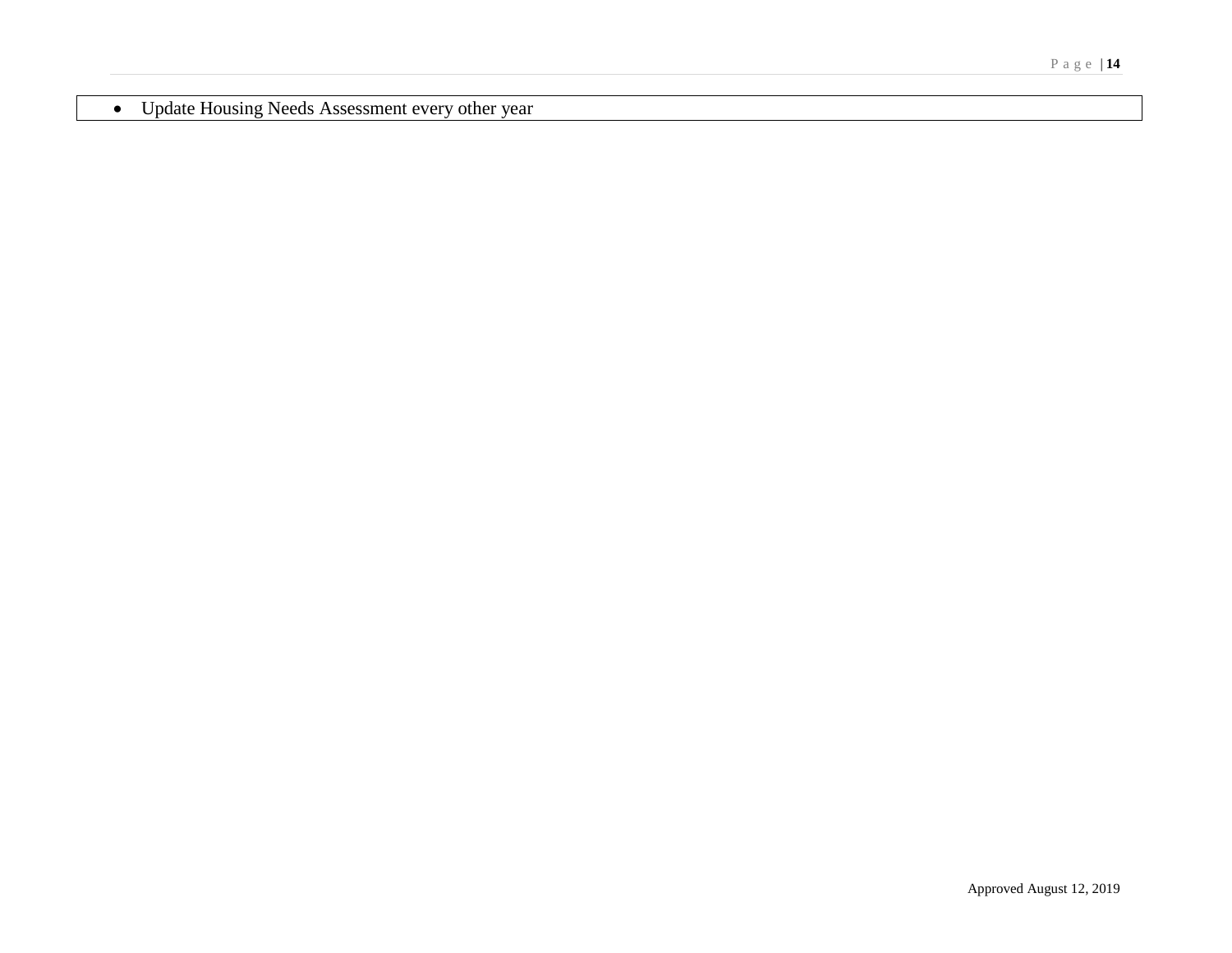### 2019-2020

| <b>Strategic Priority:</b> | Public Improvements |
|----------------------------|---------------------|
|                            |                     |

Strategic Initiative: Increase Pedestrian Connectivity and Safety

Desired Outcomes: Increased availability of pedestrian connections and a higher level of safety for pedestrians using sidewalks and trails

| <b>Goals/Focus Area</b>                                                                                                              | <b>Responsible Staff/Commission</b>                                                                                                                                                                                                                                      | <b>Timeline</b>                                                                                                                                                                                                                                                                                                                                                                                                                         |
|--------------------------------------------------------------------------------------------------------------------------------------|--------------------------------------------------------------------------------------------------------------------------------------------------------------------------------------------------------------------------------------------------------------------------|-----------------------------------------------------------------------------------------------------------------------------------------------------------------------------------------------------------------------------------------------------------------------------------------------------------------------------------------------------------------------------------------------------------------------------------------|
| Identification of and<br>application for grants for<br>pathway construction of grants<br>for pathway construction.                   | <b>Staff Lead: Public Works Department</b><br><b>Supporting Staff:</b> Parks and Recreation<br>Department<br><b>Commissions: PWET Commission, Parks and</b><br><b>Recreation Commission</b><br><b>Others:</b> Consultants, Ramsey County,<br>MnDOT, Metropolitan Council | 1 <sup>st</sup> Quarter, 2019<br>2 <sup>nd</sup> Quarter, 2019<br>Identify possible grant programs which fund<br>pathways<br>3rd Quarter, 2019<br>Work with Ramsey County to identify<br>upcoming roadway projects and prioritize<br>pathway segments based on upcoming<br>development and construction<br>4 <sup>th</sup> Quarter, 2019<br>Incorporate specific segments into the CIP<br>2020 and Beyond<br>Construct pathway segments |
| Develop and adopt a formal<br>crosswalk policy for the<br>installation and enhancement<br>of marked crosswalks on local<br>roadways. | <b>Staff Lead: Public Works</b><br><b>Supporting Staff:</b><br><b>Commissions: PWET Commission, Parks and</b><br><b>Rec Commission</b><br><b>Others:</b> Ramsey County, MnDOT, possibly<br>consultants.                                                                  | 1st Quarter, 2019<br>2 <sup>nd</sup> Quarter, 2019<br>3rd Quarter, 2019<br>Identify all marked crosswalks on Roseville<br>local roads and note common characteristics<br>4 <sup>th</sup> Quarter, 2019<br>Review new model policies for crosswalks as<br>developed by the Local Road Research Board<br>(expected in Fall of 2019)                                                                                                       |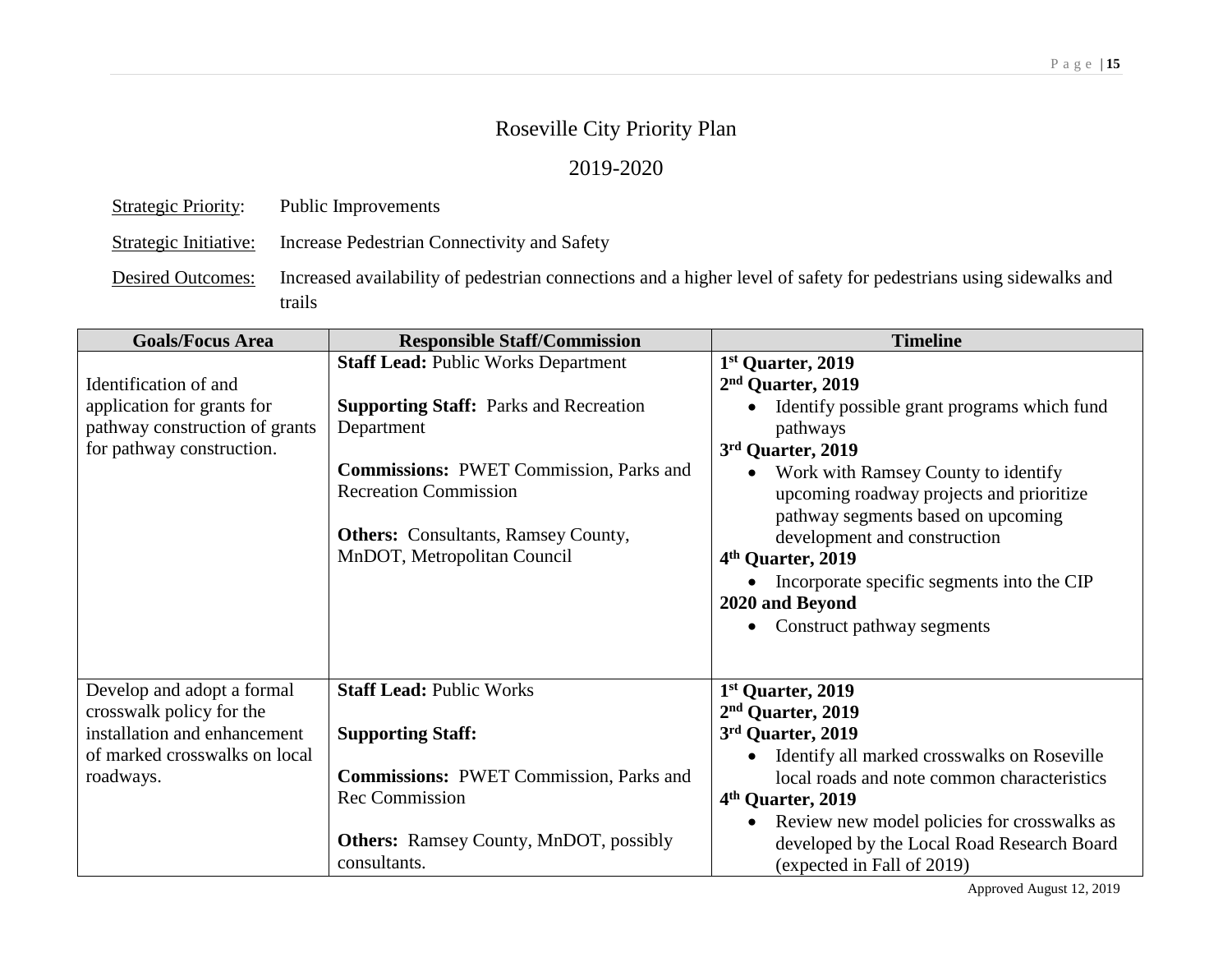| 2020 and Beyond                                                                                                                                                                                                                           |
|-------------------------------------------------------------------------------------------------------------------------------------------------------------------------------------------------------------------------------------------|
| Work with PWET Commission and the general<br>$\bullet$<br>public to identify where to install marked<br>crosswalks on local roadways.<br>• Educate public on laws and proper usage of<br>crosswalks for cyclists, drivers and pedestrians |

- Application of at least two grants for pathway segments
- Use of other available funding (i.e. remaining Parks Renewal Funds, Municipal State Aid Funds, etc.) for construction of pathway segments
- Presentation of a proposed Crosswalk Policy to the City Council in third quarter of 2020.
- Track amount of lineal feet of trails/pathways/sidewalks added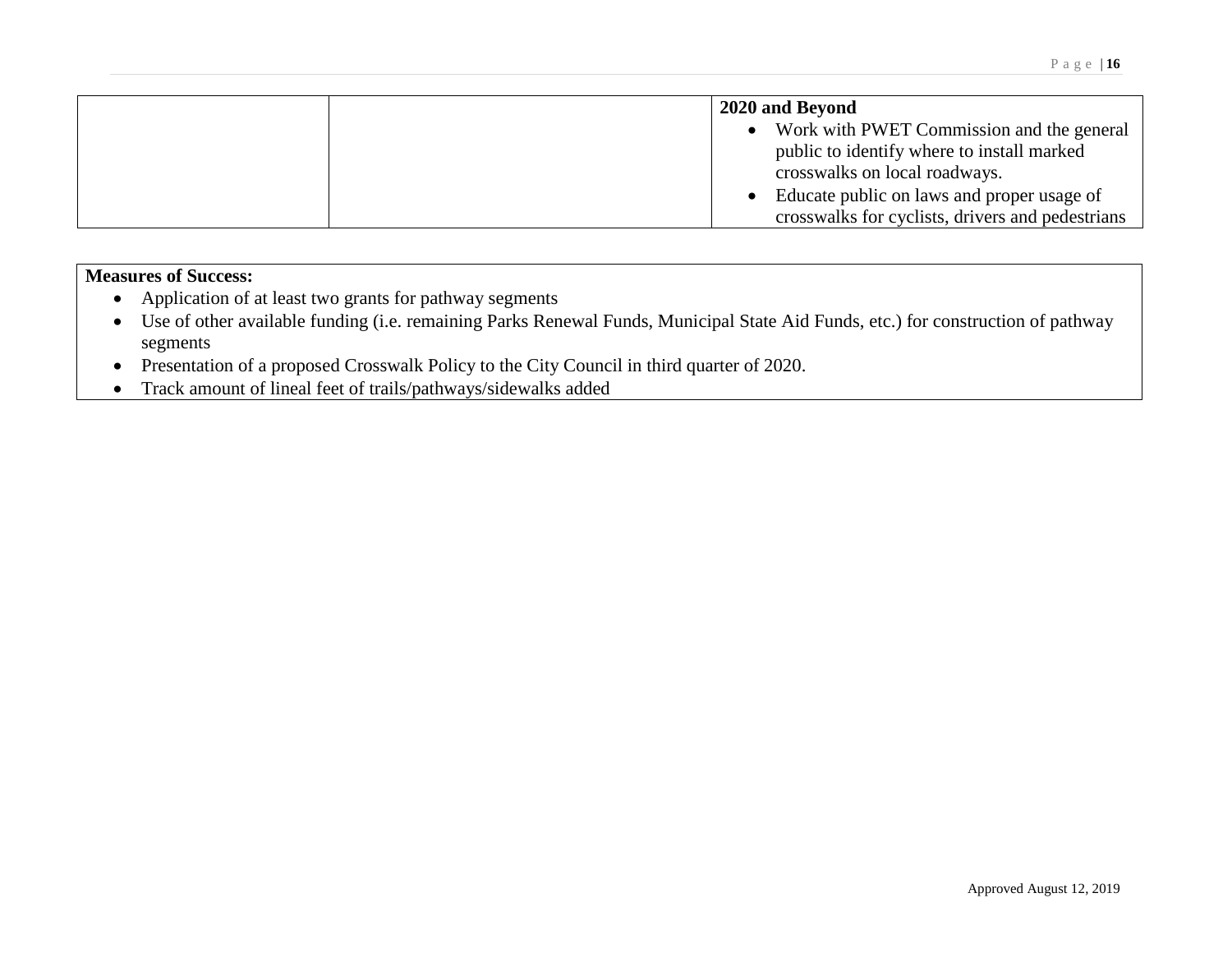| <b>Strategic Priority:</b> | Public Improvements                                            |
|----------------------------|----------------------------------------------------------------|
|                            | Strategic Initiative: Improve Storm Water Facilities           |
|                            | Desired Outcomes: Ensuring storm water facilities are properly |

ly maintained and funded in order to guarantee that storm water quality is maintained and flooding issues are mitigated

| <b>Goals/Focus Area</b>         | <b>Responsible Staff/Commission</b>    | <b>Timeline</b>                                             |
|---------------------------------|----------------------------------------|-------------------------------------------------------------|
| <b>Develop Condition Rating</b> | <b>Staff Lead: Public Works</b>        | 1 <sup>st</sup> Quarter, 2019                               |
| Criteria for ponds, storm water |                                        | 2 <sup>nd</sup> Quarter, 2019                               |
| pipes and structures and start  | <b>Supporting Staff:</b>               | 3rd Quarter, 2019                                           |
| intensive inspection program    |                                        | Refine condition rating criteria for ponds, pipes           |
|                                 | <b>Commissions: PWET Commission</b>    | and structures                                              |
|                                 |                                        | 4 <sup>th</sup> Quarter, 2019                               |
|                                 | <b>Others:</b> Consultants, Watersheds | Start intensive inspection program using new<br>$\bullet$   |
|                                 |                                        | asset management program and mobile devices                 |
|                                 |                                        | 2020 and Beyond                                             |
|                                 |                                        | • Record condition ratings and refine CIP based             |
|                                 |                                        | on priority infrastructure needs                            |
| Develop a City wide storm       | <b>Staff Lead: Public Works</b>        | 1 <sup>st</sup> Quarter, 2019                               |
| water model to identify         |                                        | 2 <sup>nd</sup> Quarter, 2019                               |
| localized flooding locations    | <b>Supporting Staff:</b>               | 3rd Quarter, 2019                                           |
| and system deficiencies for     |                                        | Propose budget for the phased development of<br>$\bullet$   |
| large rain events               | <b>Commissions: PWET Commission</b>    | a City wide storm water model                               |
|                                 |                                        | 4 <sup>th</sup> Quarter, 2019                               |
|                                 | <b>Others:</b> Consultants             | Enhance as built data within GIS database to                |
|                                 |                                        | support city wide model                                     |
|                                 |                                        | 2020 and Beyond                                             |
|                                 |                                        | Hire a consultant to complete phase one of the<br>$\bullet$ |
|                                 |                                        | City wide storm water model                                 |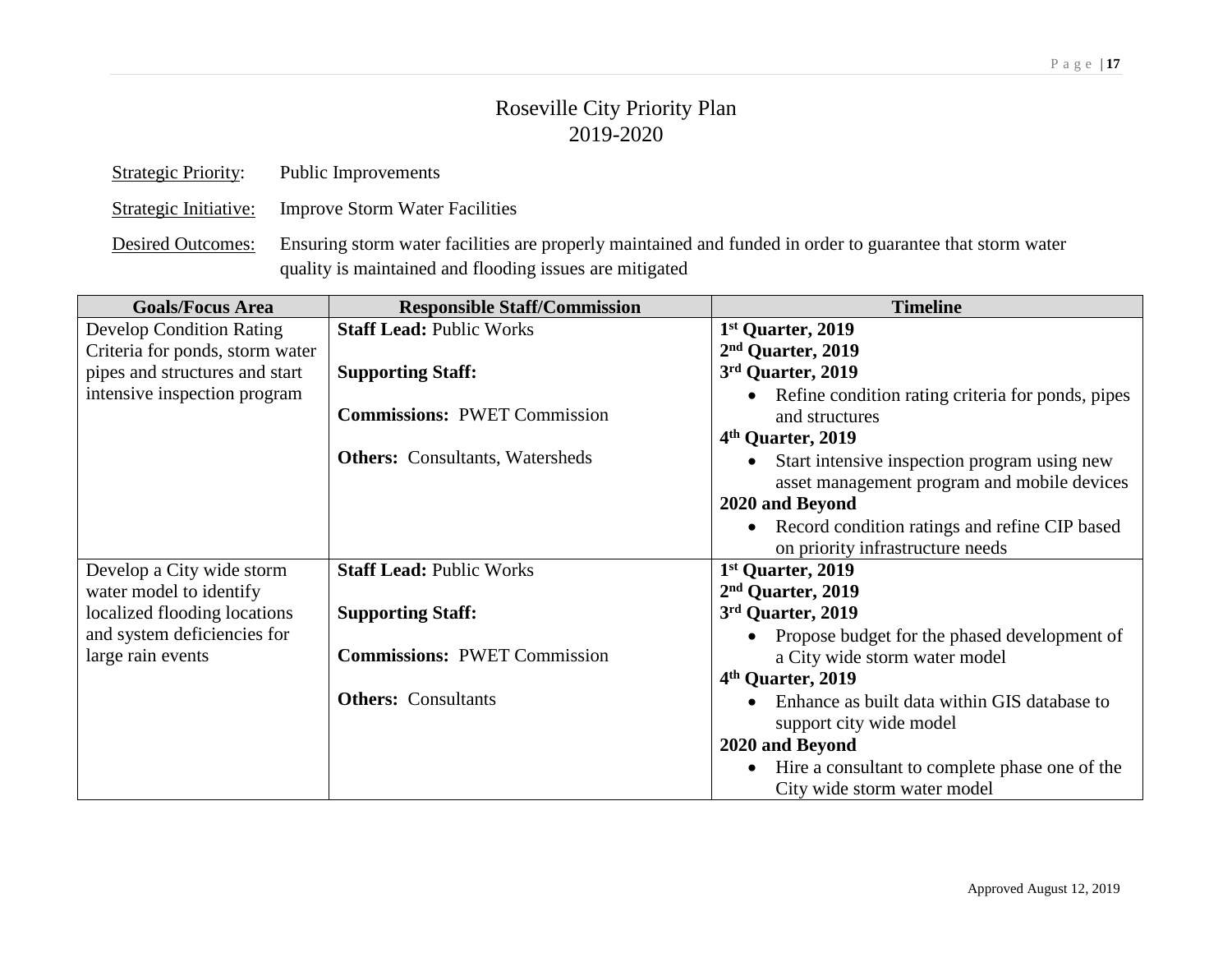- Updated CIP and operating budget reports for the 2021 budget cycle identifying capital investment priorities for the storm water infrastructure
- Development of a city-wide storm water model with Phase 1 complete by fall of 2020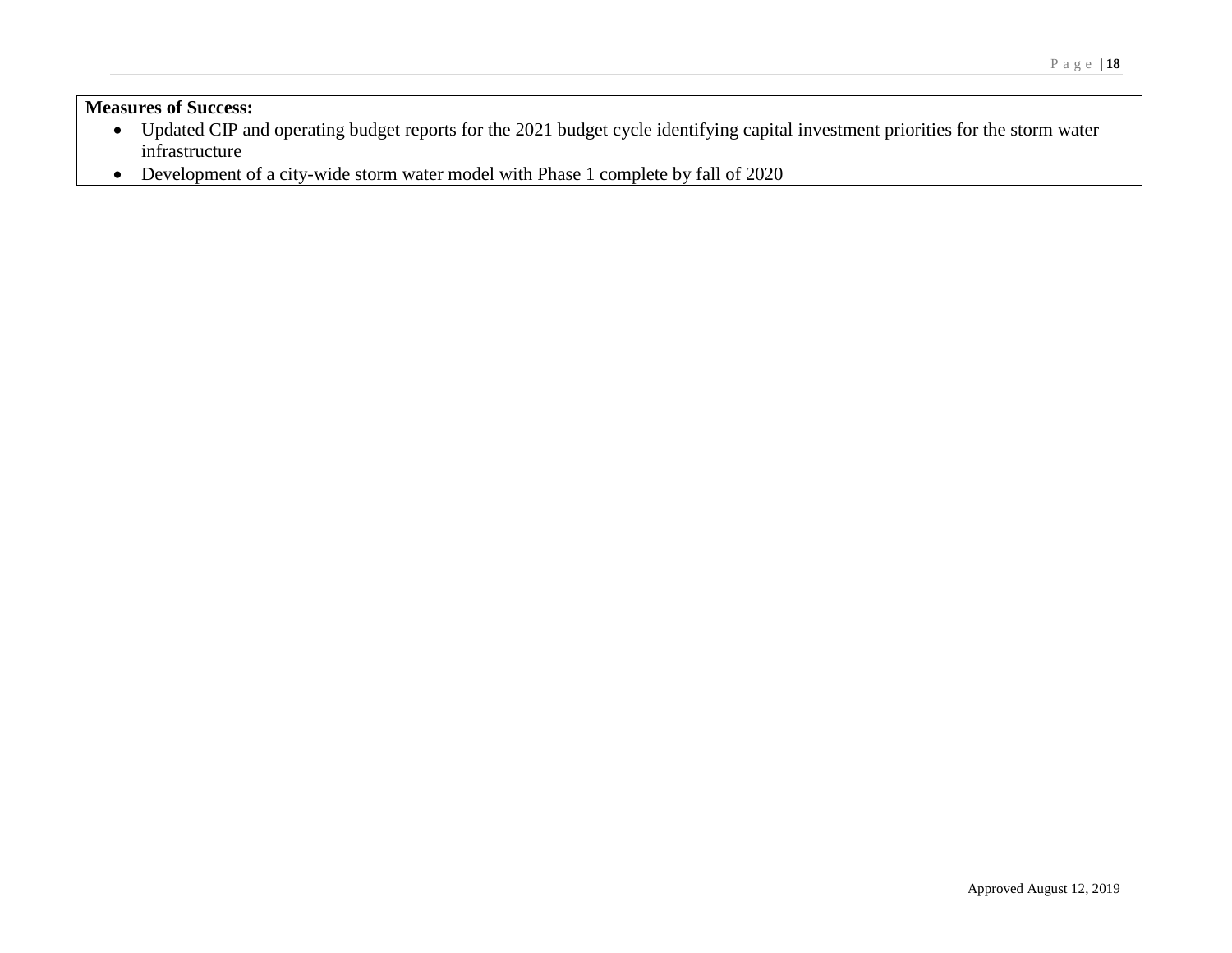### 2019-2020

| <b>Strategic Priority:</b> | Public Improvements                                                                                                                     |
|----------------------------|-----------------------------------------------------------------------------------------------------------------------------------------|
|                            | Strategic Initiative: Expand Public Transit Connections                                                                                 |
| <b>Desired Outcomes:</b>   | Ensuring that there are adequate and frequent transit connections to meet the needs of Roseville residents,<br>businesses, and visitors |

| <b>Goals/Focus Area</b>             | <b>Responsible Staff/Commission</b>                 | <b>Timeline</b>                                     |
|-------------------------------------|-----------------------------------------------------|-----------------------------------------------------|
| <b>Expand Transit Opportunities</b> | <b>Staff Lead: Public Works Director, Community</b> | 1 <sup>st</sup> Quarter, 2019                       |
| in Roseville                        | Development Director, City Manager                  | 2 <sup>nd</sup> Quarter, 2019                       |
|                                     |                                                     | 3rd Quarter, 2019                                   |
|                                     | <b>Supporting Staff:</b>                            | 4 <sup>th</sup> Quarter, 2019                       |
|                                     |                                                     | • Invite Representatives from Metropolitan          |
|                                     | <b>Commissions: PWET Commission</b>                 | <b>Council to meet with City Council to discuss</b> |
|                                     |                                                     | the needs of additional transit in Roseville        |
|                                     | <b>Others:</b> Metro Transit                        | 2020 and Beyond                                     |
|                                     |                                                     | • City staff works with Metro Transit staff to      |
|                                     |                                                     | identify transit opportunities and funding          |
|                                     |                                                     | sources.                                            |
|                                     |                                                     | • City staff provides regular updates on work       |
|                                     |                                                     | with Metro Transit staff                            |
|                                     |                                                     |                                                     |

### **Measures of Success:**

Creation of additional connections and/or routes of transit serving Roseville residents and businesses.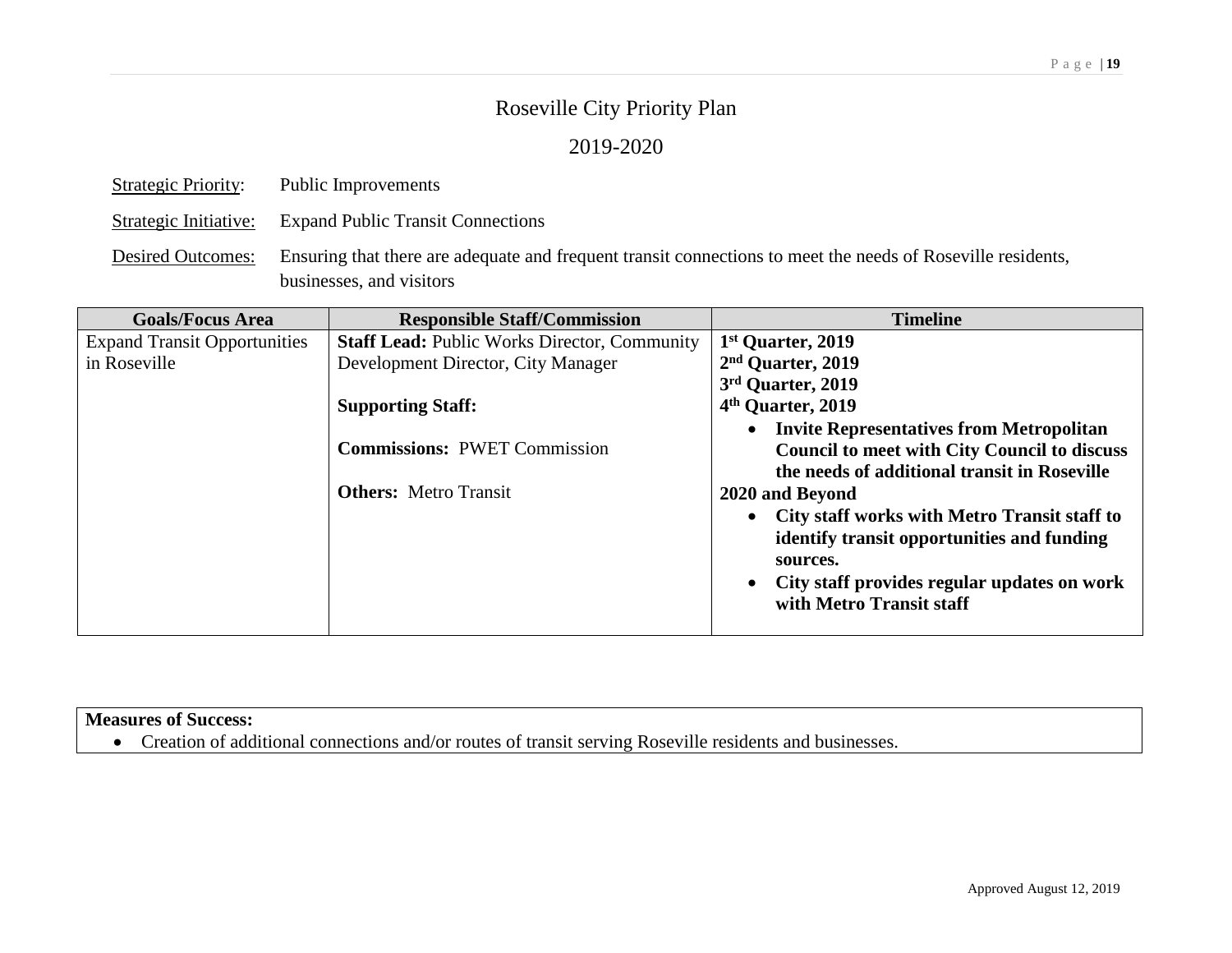| Strategic Priority:   | Environmental Sustainability                      |
|-----------------------|---------------------------------------------------|
| Strategic Initiative: | Increase Green Step City Step Certification Level |

 $S_{t}$   $\mathbf{D}_{t}$   $\mathbf{D}_{t}$   $\mathbf{D}_{t}$   $\mathbf{D}_{t}$   $\mathbf{D}_{t}$   $\mathbf{D}_{t}$   $\mathbf{D}_{t}$   $\mathbf{D}_{t}$   $\mathbf{D}_{t}$   $\mathbf{D}_{t}$   $\mathbf{D}_{t}$   $\mathbf{D}_{t}$   $\mathbf{D}_{t}$   $\mathbf{D}_{t}$   $\mathbf{D}_{t}$   $\mathbf{D}_{t}$   $\mathbf{D}_{t}$   $\mathbf{D}_{t}$   $\mathbf{D}_{t}$   $\mathbf{$ 

Desired Outcomes: Best practices for environmental sustainability are incorporated into Roseville's programs and services.

| <b>Goals/Focus Area</b>      | <b>Responsible Staff/Commission</b> | <b>Timeline</b>                                                                                             |
|------------------------------|-------------------------------------|-------------------------------------------------------------------------------------------------------------|
| Achieve Minnesota Green Step | <b>Staff Lead: Public Works</b>     | 1st Quarter, 2019                                                                                           |
| 3 designation and work       |                                     |                                                                                                             |
| towards higher steps         | <b>Supporting Staff:</b>            | 2 <sup>nd</sup> Quarter, 2019                                                                               |
|                              | <b>Commissions: PWET Commission</b> | • Report to Green Team (PWET Commission) on<br>current steps and initiatives<br>3rd Quarter, 2019           |
|                              | <b>Others:</b> Consultants          | • Achieve Green Step 3 and receive recognition<br>at League of MN Cities Annual Conference in<br>Duluth, MN |
|                              |                                     | 4 <sup>th</sup> Quarter, 2019                                                                               |
|                              |                                     | • Report to City Council on additional tasks and<br>timing to reach Green Step 4 and 5                      |
|                              |                                     | 2020 and Beyond                                                                                             |
|                              |                                     | • Annually report to Green Team and City                                                                    |
|                              |                                     | Council on progress and propose budgets to                                                                  |
|                              |                                     | support advancement through the Green Step                                                                  |
|                              |                                     | program                                                                                                     |

- Achieve Green Step 3 in 2019
- Develop a clear path for additional steps within the next three years
- Progress towards Green Step 4 and 5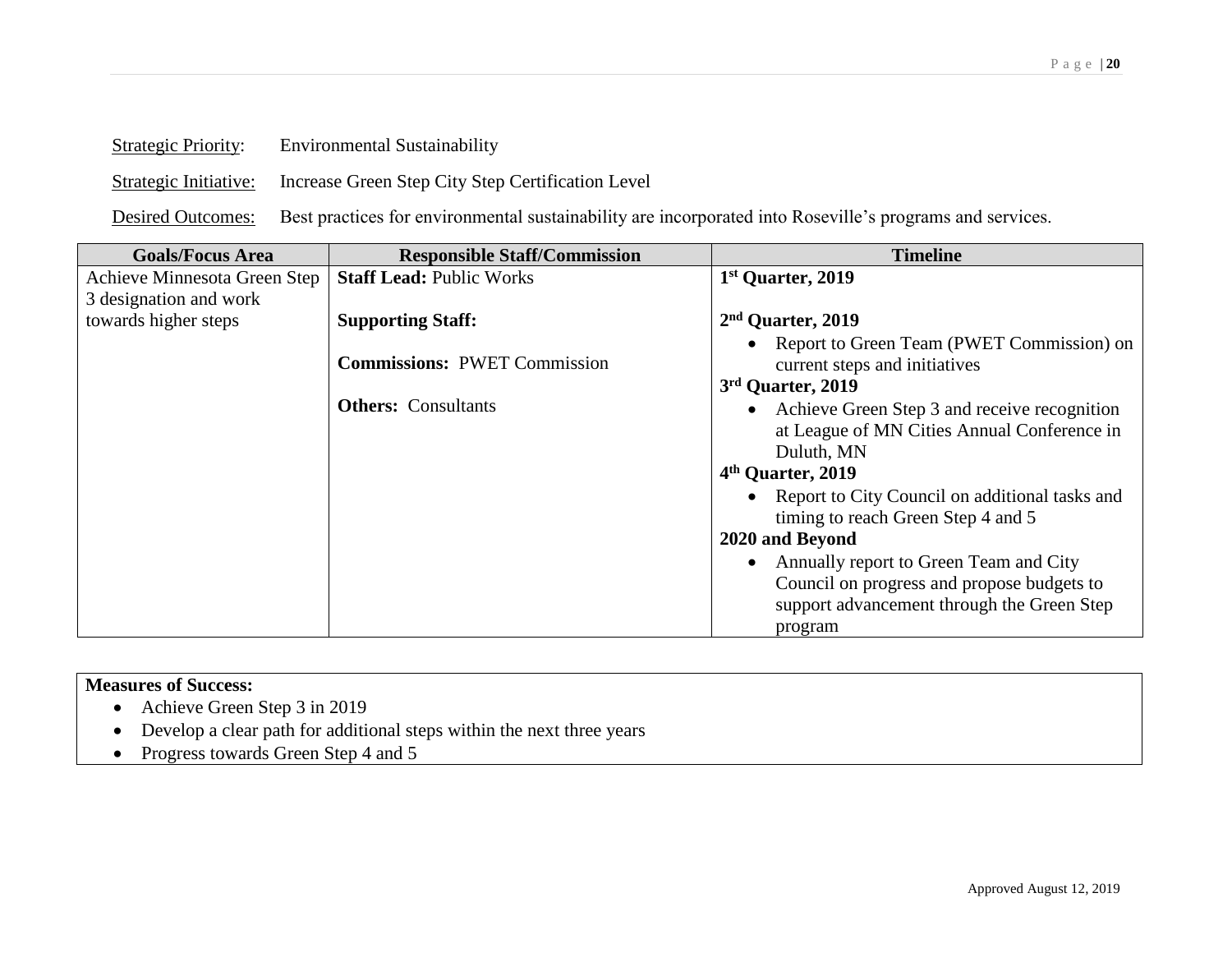| <b>Strategic Priority:</b> | <b>Environmental Sustainability</b> |
|----------------------------|-------------------------------------|
|                            |                                     |

Strategic Initiative: Reduce City's Carbon Footprint

Desired Outcomes: Making a measurable reduction to Roseville's impact on the environment

| <b>Goals/Focus Area</b>       | <b>Responsible Staff/Commission</b>                | <b>Timeline</b>                                       |
|-------------------------------|----------------------------------------------------|-------------------------------------------------------|
| Using 2018 as a baseline,     | <b>Staff Lead: Public Works</b>                    | 1st Quarter, 2019                                     |
| identify a percent reduction  |                                                    | 2 <sup>nd</sup> Quarter, 2019                         |
| goal for the City's Carbon    | <b>Supporting Staff:</b> All other departments     | Work with the PWET Commission to present              |
| footprint by 2030             |                                                    | expert recommendations and background data            |
|                               | <b>Commissions: PWET Commission</b>                | 3rd Quarter, 2019                                     |
|                               |                                                    | 4 <sup>th</sup> Quarter, 2019                         |
|                               | <b>Others:</b> Minnesota Pollution Control Agency, | Provide a recommendation from PWET                    |
|                               | other agencies that may provide grants/program     | Commission for a percent reduction in the             |
|                               | assistance                                         | City's Carbon footprint by 2030                       |
|                               |                                                    | 2020 and Beyond                                       |
|                               |                                                    | Identify specific measures and actions with CIP       |
|                               |                                                    | and budget impacts to implement new                   |
|                               |                                                    | programs and technologies to reduce the City's        |
|                               |                                                    | carbon footprint                                      |
| <b>Update the City Campus</b> | <b>Staff Lead: Public Works</b>                    | 1st Quarter, 2019                                     |
| Geothermal Master Plan to     |                                                    |                                                       |
| identify which buildings are  | <b>Supporting Staff: Parks and Recreation</b>      | 2 <sup>nd</sup> Quarter, 2019                         |
| feasible to connect to the    |                                                    | Receive proposal from consultant to update the        |
| existing capacity of the      | <b>Commissions: PWET Commission, Parks and</b>     | Geothermal Master Plan                                |
| geothermal system in order to | <b>Recreation Commission</b>                       | 3rd Quarter, 2019                                     |
| further reduce the City's     |                                                    | Commission the update of the master plan<br>$\bullet$ |
| carbon footprint              | <b>Others:</b> Consultants                         | 4 <sup>th</sup> Quarter, 2019                         |
|                               |                                                    | Report to PWET Commission, Parks and Rec              |
|                               |                                                    | Commission and City Hall with final                   |
|                               |                                                    | recommendations from updated Master Plan              |
|                               |                                                    | 2020 and Beyond                                       |
|                               |                                                    | Adjust CIP and operating budget to reflect            |
|                               |                                                    | implementation of recommendations from the            |
|                               |                                                    | updated Master Plan                                   |